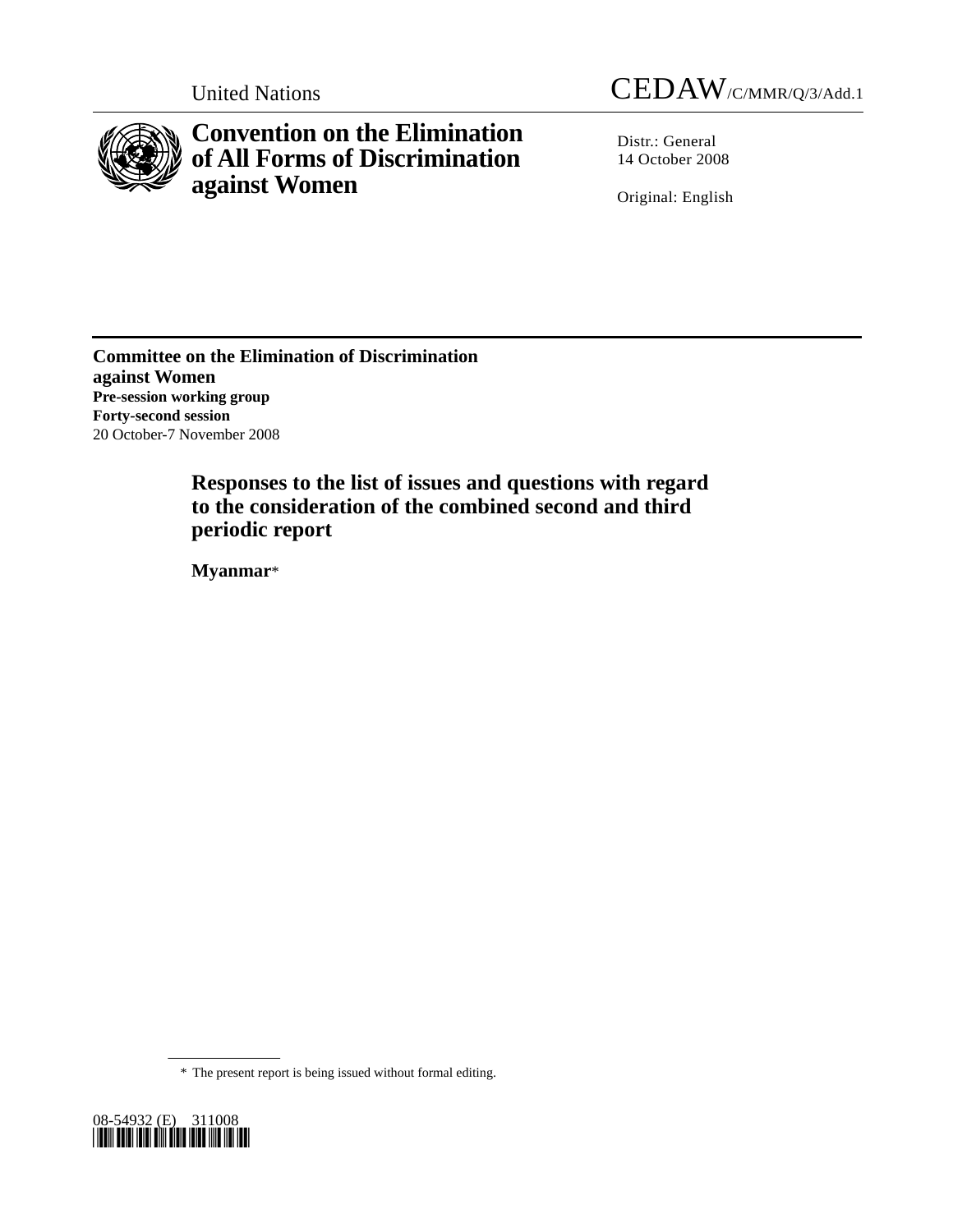## **General**

1. The Ministry of Social Welfare, Relief and Resettlement is the responsible Ministry to submit reports on CEDAW and CRC to the United Nations and reports to ASEAN as well. The Ministry has formed a report-writing committee (drafting committee) comprising of representatives from related Ministries and non-governmental organizations.

2. The representatives of the Ministry of Health, Ministry of Education, Ministry of Labor, Ministry of Home Affairs, Ministry of Progress of Border Areas and National Races and Development Affairs, Ministry of Foreign Affairs, Office of Chief Justice and Attorney General's Office are members of the committee. Also the representatives of nation-wide NGOs, such as Myanmar Women's Affairs Federation (MWAF), Myanmar Maternal and Child Welfare Association (MMCWA), Union Solidarity and Development Association (USDA), Myanmar Women Sports Federation (MWSF) and Myanmar Women Entrepreneurs' Association (MWEA) take part in the committee. Altogether, there are 25 members in the committee.

3. The report-writing committee set up a core group with relevant Departments and Organizations in order to collect information effectively.

4. The committee, after holding meetings, issued initial, first and second draft reports and circulated to the concerned departments for comments, suggestions and confirmation. The third draft was considered by the Myanmar National Committee for Women Affairs (MNCWA). The fourth and final draft was presented to the Foreign Affairs Policy Committee of the Government of the Union of Myanmar for approval on 11 April, 2007.

5. As a follow-up to the recommendation of the CEDAW Committee on Myanmar's initial report, MNCWA collected the disaggregated data and indicator on various areas, such as population, family in household, education, health and violence against women, economy, employment, decisionmaking, environment, media and culture, with the collaboration of the Governmental Departments, INGOs and NGOs. As a result, MNCWA published '' Gender Statistics in Myanmar'' in 2001.

6. In 2005, MNCWA published '' Gender Statistics in Myanmar''. It was updated and published again in 2006 with the collaboration of the Myanmar Women's Affairs Federation.

7. The MNCWA has a plan to collect data disaggregated by sex and age, and urban and rural women pertaining to the areas of the Convention for publication from time to time. In fact, it is necessary to establish a data collection mechanism which requires technical, financial and human resources to update data systematically.

8. The MNCWA has widely disseminated the concluding observations in respect of the initial report at its special and regular meetings. The concluding comment was distributed to members of MNCWA, respective ministries, departments and NGOs for follow-up actions.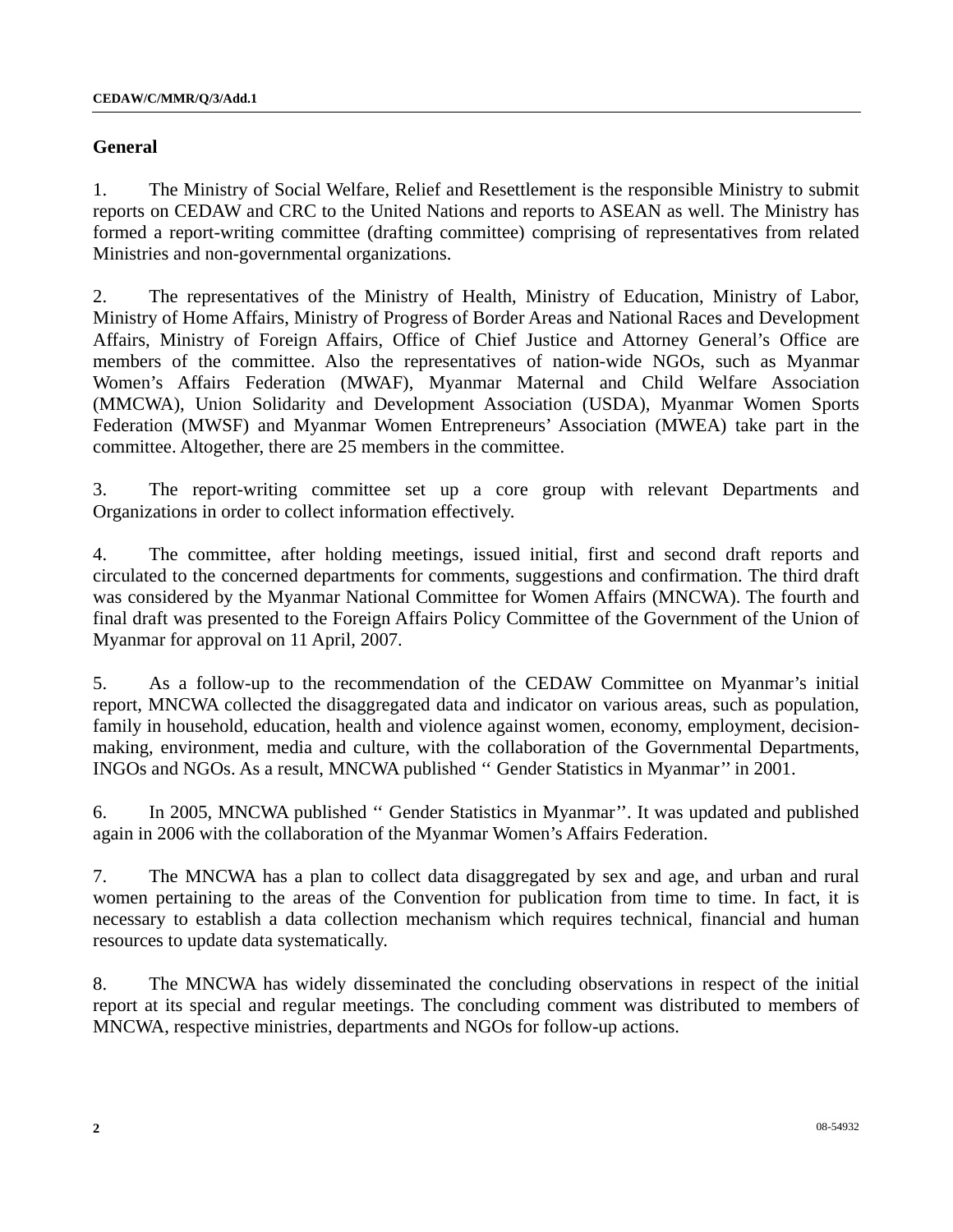9. The MWAF and MNCWA organize meetings, talks and seminars at the grass-root levels for awareness-raising on trafficking, and violence against women. The topic on gender equality is also discussed in this respect.

10. To widely reach the message of implementation of Women's Development and Safety task, MWAF has published ''May Myanmar'' journal monthly and ''Myanmar Women Affairs'' magazine annually.

11. During the events in September and October 2007, 332 women including only one Buddhist nun were detained temporarily for investigation. Among those who were questioned, there was no pregnant woman and 329 women were released soon after questioning. The remaining 3 were involved in criminal offences and had been prosecuted according to the existing law. Those serving prison term are allowed family visit, necessary medicine and other needs in accordance with the prisons manual.

# **Constitutional, legislative and institutional framework and status of the Convention**

12. Regarding the status of the Convention, it is directly applicable. However, there are no cases yet where the Convention has been cited in courts.

13. The constitutional drafting process was completed on 19 February 2008. Subsequently, the Referendum Law for the Approval of the Draft Constitution was enacted and the Commission on Convening National Referendum was formed on 26 February 2008. The National Referendum for the approval of the Constitution was held on 10 and 24 May 2008. The Constitution was approved by 92.48 per cent. In accordance with the State Constitution, the multi-party democracy general elections will be held in 2010.

14. In chapter 8 of the Constitution, ''Citizen, Fundamental Rights and Responsibilities of Citizens'', paragraph 348 stipulates that ''The State undertakes to ensure that any citizen will not be subject to discrimination regardless of race, native, religion, position, status, culture, gender or financial status.''

15. The Myanmar National Working Committee for Women's Affairs (MNWCWA) was formed to carry out the activities for the advancement of women in accordance with the policy laid down by the MNCWA. As the activities are limited to committee members, it is not possible to implement the policy effectively. In order to implement the policy of the MNCWA at the grass-roots level the Myanmar Women's Affairs Federation was formed on 20 December 2003.

16**.** The President and the General Secretary of the Myanmar Women's Affairs Federation (MWAF) are members of the Myanmar National Committee for Women's Affairs (MNCWA).

17. The MWAF has laid down seven objectives for the protection and advancement of women. The State, Division and village tract level organizations are implementing the activities within the guideline set by MNCWA.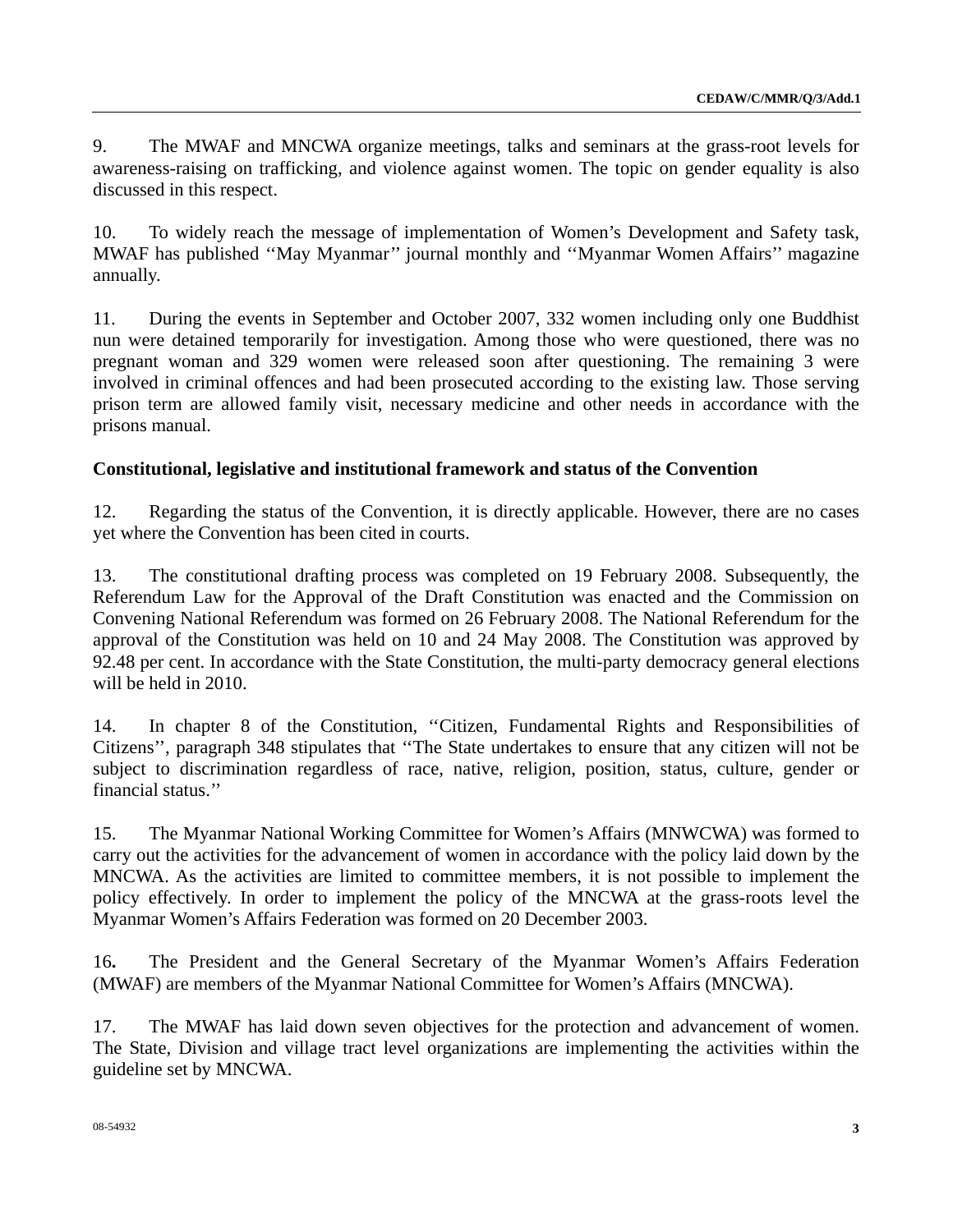18. The MWAF is partly funded by the Government. The fund-raising ceremonies and activities are organized to raise fund from well-wishers and volunteers. The MWAF also runs some small scale business to generate its fund.

19. Regarding the human resources, most of the women intelligentsia from the various Ministries are voluntary members of the Federation. They actively participate in the activities of the Federation apart from their main duties. The Ministry of Social Welfare, Relief and Resettlement, Ministry of Home Affairs, Ministry of National Races Affairs and Border Areas Development have attached their staff members full time to assist the Federation in administrative functions.

20. The Myanmar Human Rights Committee was formed by the State Peace and Development Council on 21 April 2000. The Committee was renamed as, Myanmar Human Rights Body on 14 November 2007 with 5 Patrons, a Chairperson and 18 members.

21. Myanmar women who wish to complain about gender-based discrimination can send letters of complaint to MWAF. The Federation has formed groups for screening and reviewing of complaint letters at the Central, State, Division and District levels. The groups screen the letters and forward them to the department concerned for necessary action. In some cases, MWAF provides free legal assistance and advice to complainants. Cases on domestic violence are handled at the counseling centers in each Division.

# **Stereotypes and discriminatory cultural practices**

22. One of the objectives of MWAF is to instill and foster in Myanmar women a greater appreciation of their cultural heritage, traditions and custom and it is in line with the Convention. The objective aims at preservation of cultural heritage of all nationals residing in the country without discrimination. To fulfill the objective MWAF has organized talks, trainings and cultural shows.

 23. Myanmar women keep and abide by two values, i.e. "Shame" and "Fear". Shame (Hiri) means being ashamed of immorality and Fear (Oattapa) means fear of doing evil. These two values are practiced by all Myanmar nationals. Children are taught these two values as moral lesson. The values are not discriminatory cultural practices and are not contrary to the Convention.

 The Law even protects women in preserving the two values "the Shame" and ''the Fear''. A person who forces or persuades a woman to behave in an improper way or to feel shame shall be punished with two-year imprisonment or with fine.

# **Violence Against Women and Trafficking**

24. According to the National Action Plan adopted in March 2002, the sub committee on violence against women of MNCWA has implemented various activities, such as organizing educative talks on violence against women, opening counseling centers, receiving complaint letters and disseminating laws protecting women through media. Since 2003, MWAF has undertaken to review the complaints and renders assistance to victims of domestic violence.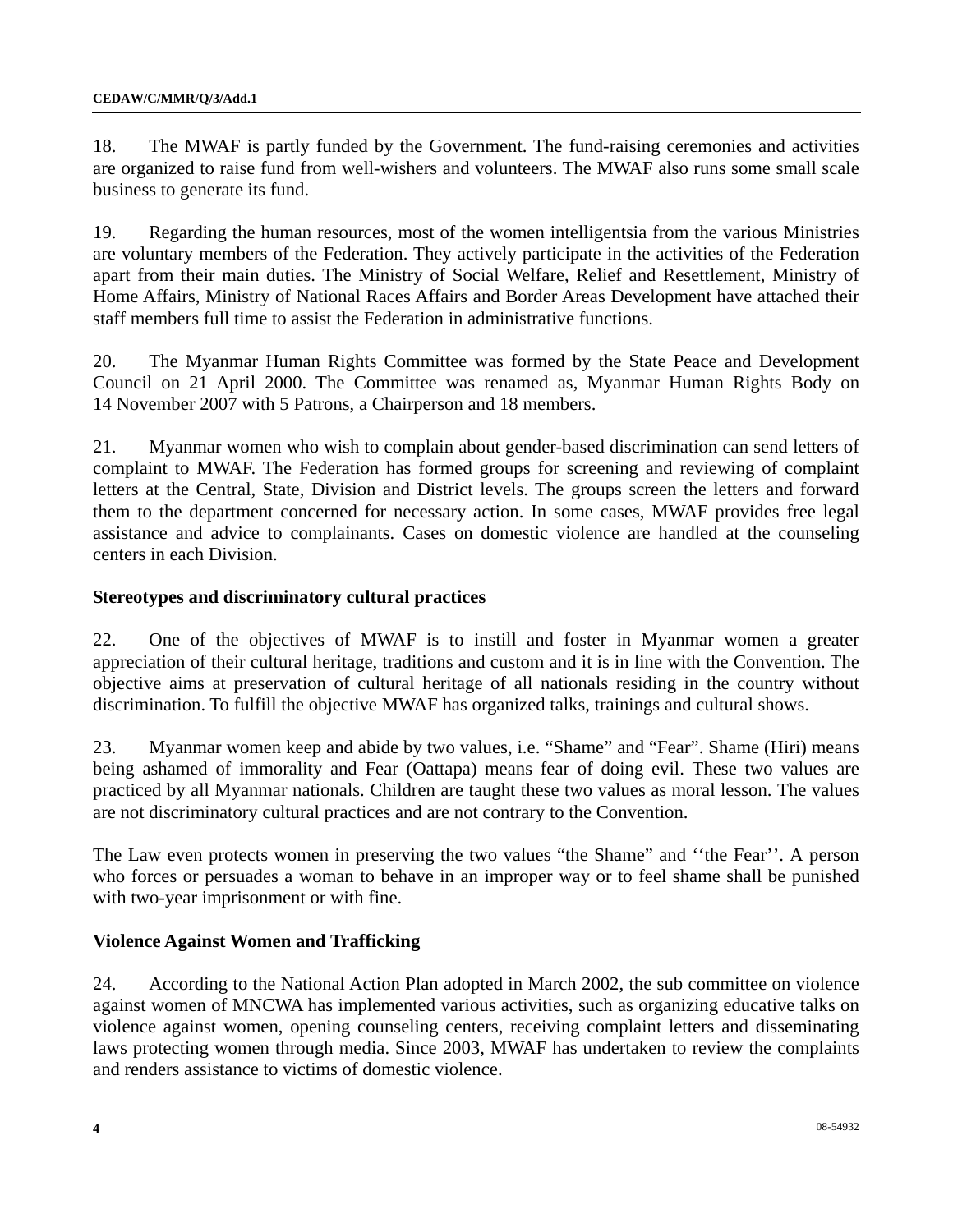25. In the Myanmar Penal Code a man is said to commit "rape" if the offence be committed to the wife who is below the age of thirteen years. If she is not his wife who is below fourteen years of age whether she gives consent or not cannot be accepted as a defence. However, if she is over fourteen years of age, if no consent is given the accused can be convicted.

The definition of "Rape" under the Myanmar Penal Code is as follow:

# **Definition of Rape**

**The Penal Code** Section 375: A Man is said to commit "rape" who, except in the case hereinafter excepted, has sexual intercourse with a woman under circumstances falling under any of the five following descriptions: First Against her will. Secondly Without her consent. Thirdly With her consent, when her consent has been obtained by putting her in fear of death or of hurt. Fourthly With her consent, when the man knows that he is not her husband, and that her consent is given because she believes that he is another man to whom she is or believes herself to be lawfully married. Fifthly With or without her consent, when she is under fourteen years. Exception Sexual intercourse by a man with his own wife, the wife not being under thirteen years of age, is not rape.

26. In Myanmar, no body is above the law. Whoever commits sexual violence, including rape, against women and girls shall be punished according to existing laws. For law enforcement and military personnel, verdicts are more stringent as they shall be prosecuted in accordance with the military rules and regulations. The members of the Myanmar Women Affairs Federations at various levels stand ready to help a woman or girl who suffers domestic violence physically and psychologically and to bring perpetrators to justice.

27. In police custody, regarding female suspects, only female staff will do searching and guarding, keeping in designated place, and regard to decency, female suspects can be securely kept in custody without handcuffs according to the police manual.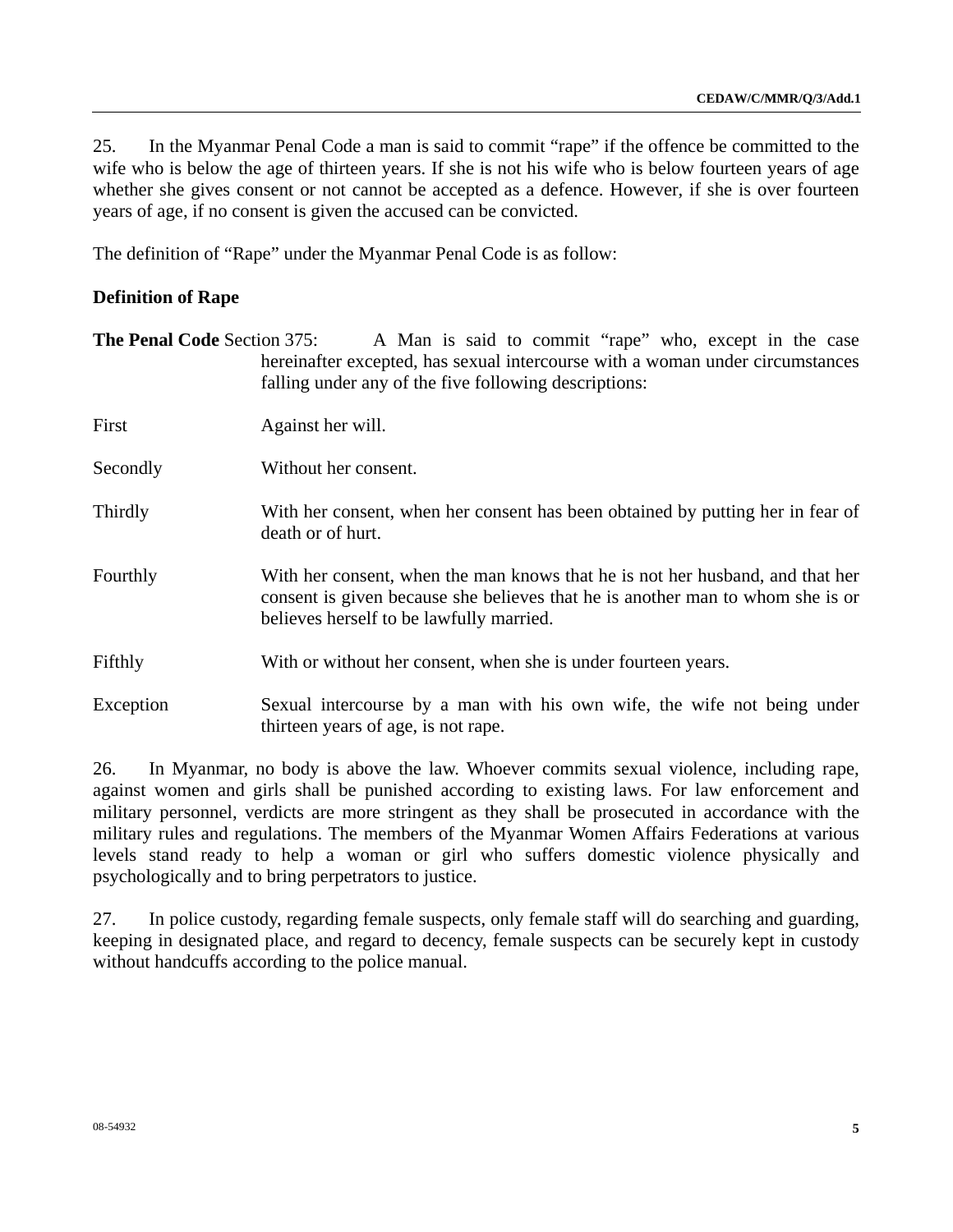28. In Myanmar, there are no political prisoners. Persons who have breached the prevailing Laws are detained in prisons.

- (a) The quarters of female prisoners are separated from the compounds of male prisoners. Only female staffs take responsibilities regarding female prisoners and to the compounds male staffs are prohibited from entry. Superintendent and the deputy, while on inspection, are to be accompanied by female officials.
- (b) Majority of the prisons have been fitted with water purification devices and arrangements are made for supplying adequate purified drinking water. It is also in the process of fitting water purification devices in remaining prisons.
- (c) In the health care sector, medical doctors and nurses are appointed for the treatment of prisoners in the prison hospitals.
- (d) For the social development of prisoners, vocational trainings and standard education for prisoners are arranged. For the mental development, prayer sessions according to their religion, meditation sessions, chanting of Dhammasaca pavattana Sutta, sports activities, TV and video entertainments, playing of Dhamma recordings, Dhamma sessions by invited Sayadaws (Venerable monks) from outside, and regular family visits are arranged.
- (e) For those special case female prisoners who are detained in separate cells, they are allowed one hour wolking exercise in the mornings and afternoons and to take bath. They are not asked to work in regular prison labour works.

29. Myanmar regards combating human trafficking as an national cause since 1997 and measures are being taken by Government departments, and organizations in cooperation with local NGOs, INGOs and United Nations agencies.

30. In order to enhance combating human trafficking, the Anti-Trafficking in Persons law was enacted on 13 September 2005 in accordance with international standards and stipulations of United Nations Convention Against Transnational Organized Crime and its Protocols which were ratified by Myanmar in 2004.

31. Pursuant to the Anti-Trafficking in Persons Law, the Central Body on Anti-Trafficking in Persons and various levels were formed on 11 February 2006. The Anti-Trafficking in Persons bodies are mandated to implement Prevention, Prosecution, Protections and Rehabilitation measures effectively in cooperation with governmental departments, organizations, INGOs and United Nations Agencies.

32. Myanmar Five-Year National Plan of Action to combat Human Trafficking (2007-2011) was adopted in December 2007. The NPA comprises 5 components, namely, Policy and Cooperation, Prevention, Prosecution, Protections and Capacity Building. The National Plan of Action is to be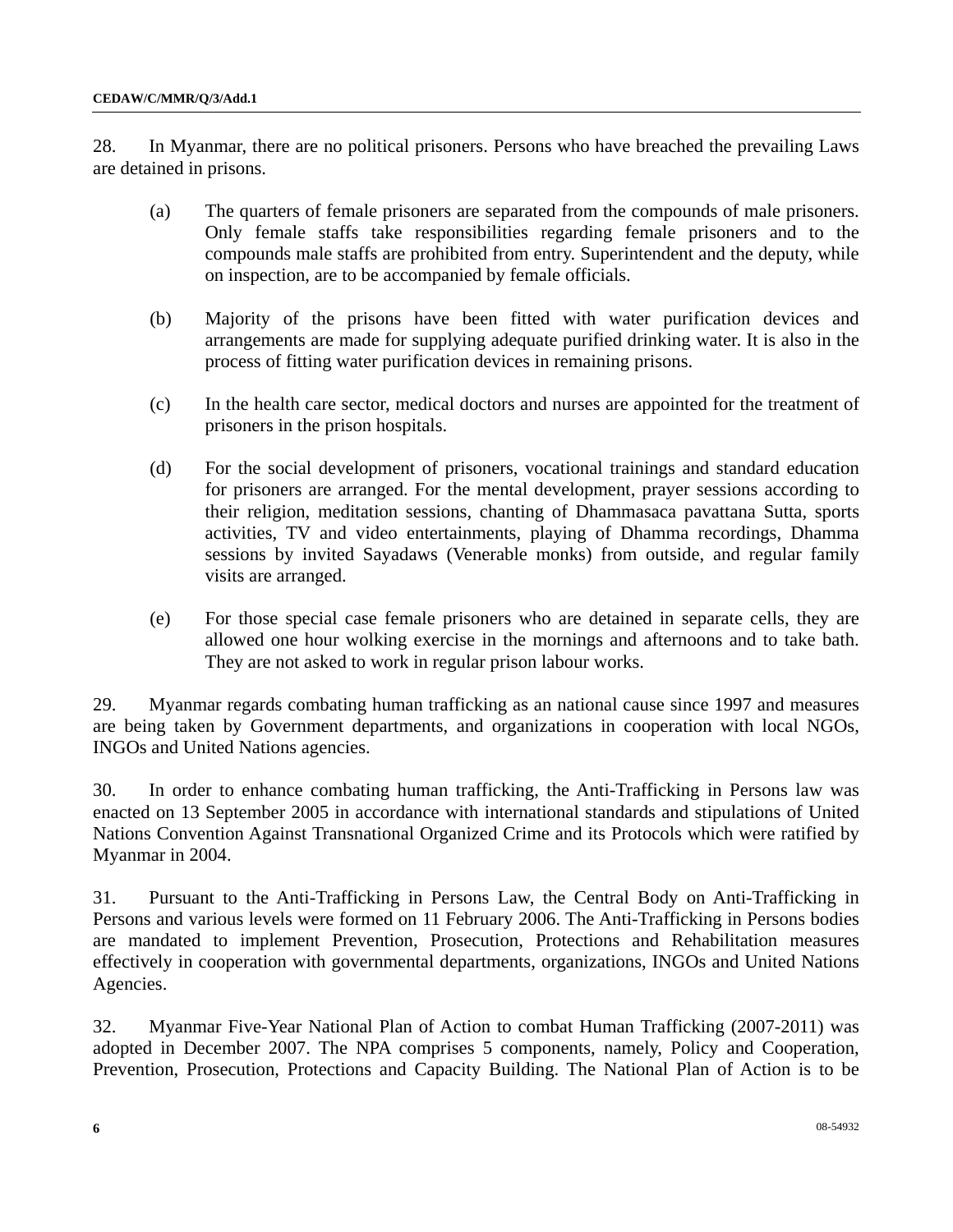implemented through annual work plan. The implementation of NPA is being monitored by the National Task Force.

33. The 17 Ministries which are responsible to implement Myanmar Five-Year National Plan of Action have provided annual budget allocation for their respective activities. Moreover, United Nations agencies, international organizations, NGOs such as UNIAP, UNICEF, UNODC, IOM, World Vision (Myanmar), ARTIP, AFXB are also cooperating in the implementation of NPA through technical and financial assistances.

34. Since the enactment of the Anti-Trafficking in Persons Law, 239 cases were identified and 637 offenders were prosecuted. A total of 626 victims were rescued. Besides, 3 trafficking cases related to money laundering were identified and legal actions were taken through confiscating all proceeds of crime. The analysis of the trafficking cases in Myanmar, show that the majority were heading in to China and secondly in to Thailand. The purposes of trafficking are found as forced marriage, prostitution, and forced labour in industries.

35. Beside above mentioned 626 rescued victims, there were 553 trafficked victims who had been repatriated from destination countries. These returnees have been provided with necessities in the process of rehabilitation and reintegration, such as medical care, counseling, vocational training, job opportunities, social assistance, legal assistance for compensation in cooperation with local NGOs, international organizations, and United Nations agencies.

36. Myanmar is actively participating in combating human trafficking in cooperation with the international community. The MoU on the Asia Regional Anti-Trafficking in Persons (ARTIP) was signed in 2003 and the project activities are under implementation. The MoU on Coordinated Mekong Ministerial Initiatives against Trafficking (COMMIT) was signed in 2004 by Myanmar along with GMS 6 countries and Myanmar is actively involved in combating trafficking in persons in the region. As a member of ASEAN and BIMSTEC, Myanmar is implementing impressively the joint declarations against human trafficking. The MoU between Myanmar-Thailand and Myanmar-China on cooperation to combat trafficking in persons are to be signed in the year 2008.

37. There is no discrimination and restrictions on Myanmar women's further participation in public and political life. They can freely choose their own way of life and decide whether they will continue their career or not. Most of the Myanmar women prefer to do business of their own or work part time to support their families other than full-time career. In Myanmar, family is regarded as one unit. Husbands usually hand-over their earnings to wives and wives on their part to spend the income properly.

38. Nowadays, in order to achieve women's full and equal participation and representation at national and international levels, they are encouraged as before to further study and attending the international meetings. Husbands are also encouraged to take equal responsibility in caring the family.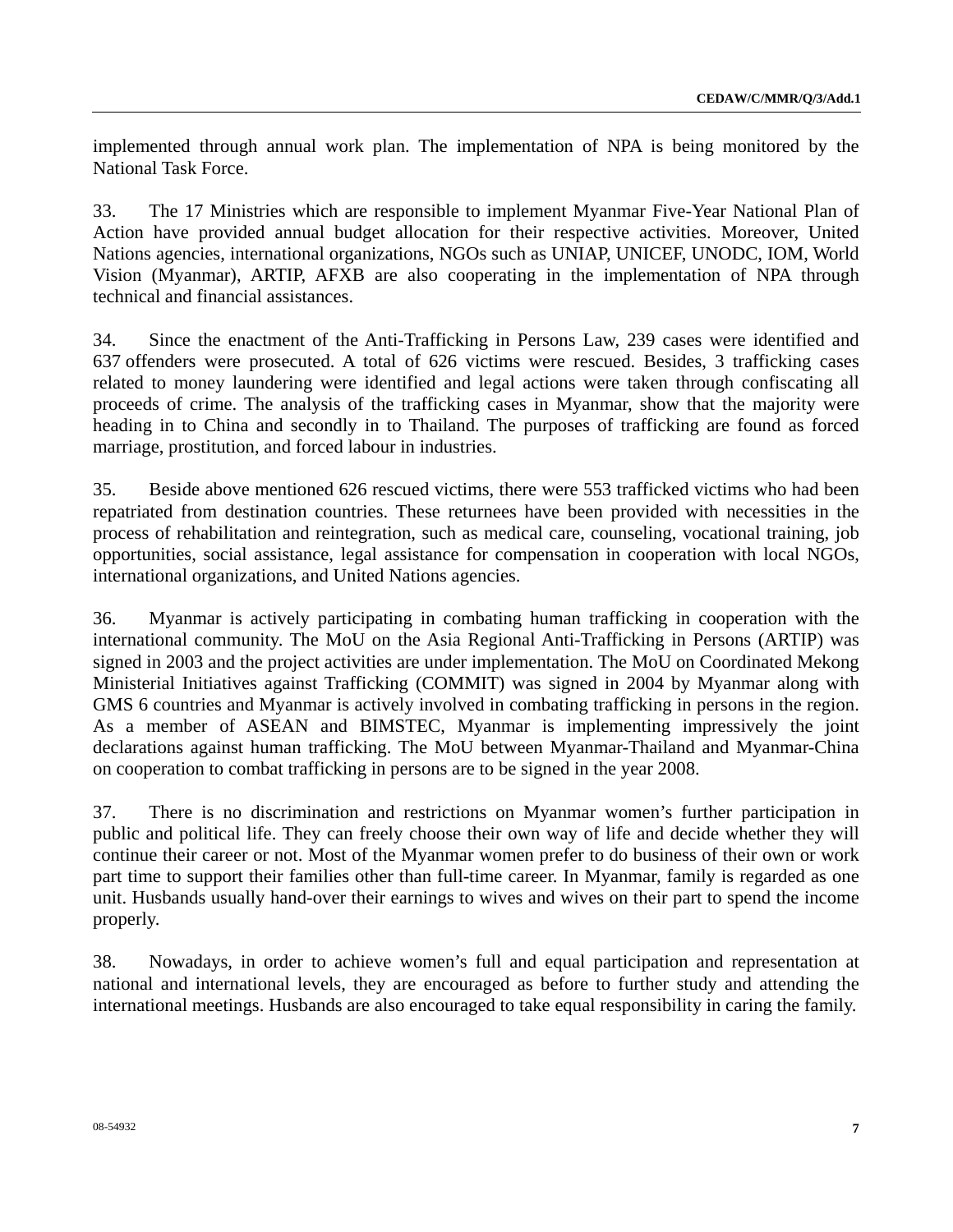#### **Education**

39. **The Thirty-Year Long Term Education Plan (2001- 2031):** In order to develop human resources that could contribute to the development of the country and in line with political, economic and social objectives, the 30-year long-term plan for basic education sector was adopted and is being implemented. Ten programmes will be implemented in the Basic Education Sector under the Thirty-Year Long-Term Education Development Plan. The programs concerning with CEDAW are as follows:-

- (a) Basic Education for All
- (b) Improving the Quality of Basic Education
- (c) Providing Access to Pre-vocational Education and Vocational Education at Different Basic Education Levels
- (d) Producing All Round Developed Citizens
- (e) Improving Non-Formal Education Activities

40**. Implementation of EFA NAP (2003- 2015)**: In line with 30 Year Long Term Basic Education Development Plan, Myanmar EFA-NAP has been implemented since 2003 focusing on 4 main goals area such as (a) Access to and Quality of Basic Education (b) Early Childhood Care and Education (c) Non-formal and Continuing Education and (d) Education Management and EMIS.

41. The following are the tasks accomplished during the implementation of the Thirty-Year Long Term Basic Education Development Plan and EFA-NAP:-

- (a) Increasing the school enrollment rate of school going age children
- (b) Decreasing the repetition and drop out rates in all level of Basic Education
- (c) Improving the quality of teaching and learning process
- (d) Teaching pre-vocational and vocational school subjects at the primary and middle school levels
- (e) Conducting adult literacy campaign throughout the whole country including border areas by opening 3R learning circles and establishing community learning centres to accelerate continuing and lifelong education activities
- (f) No significant gender disparity in Education System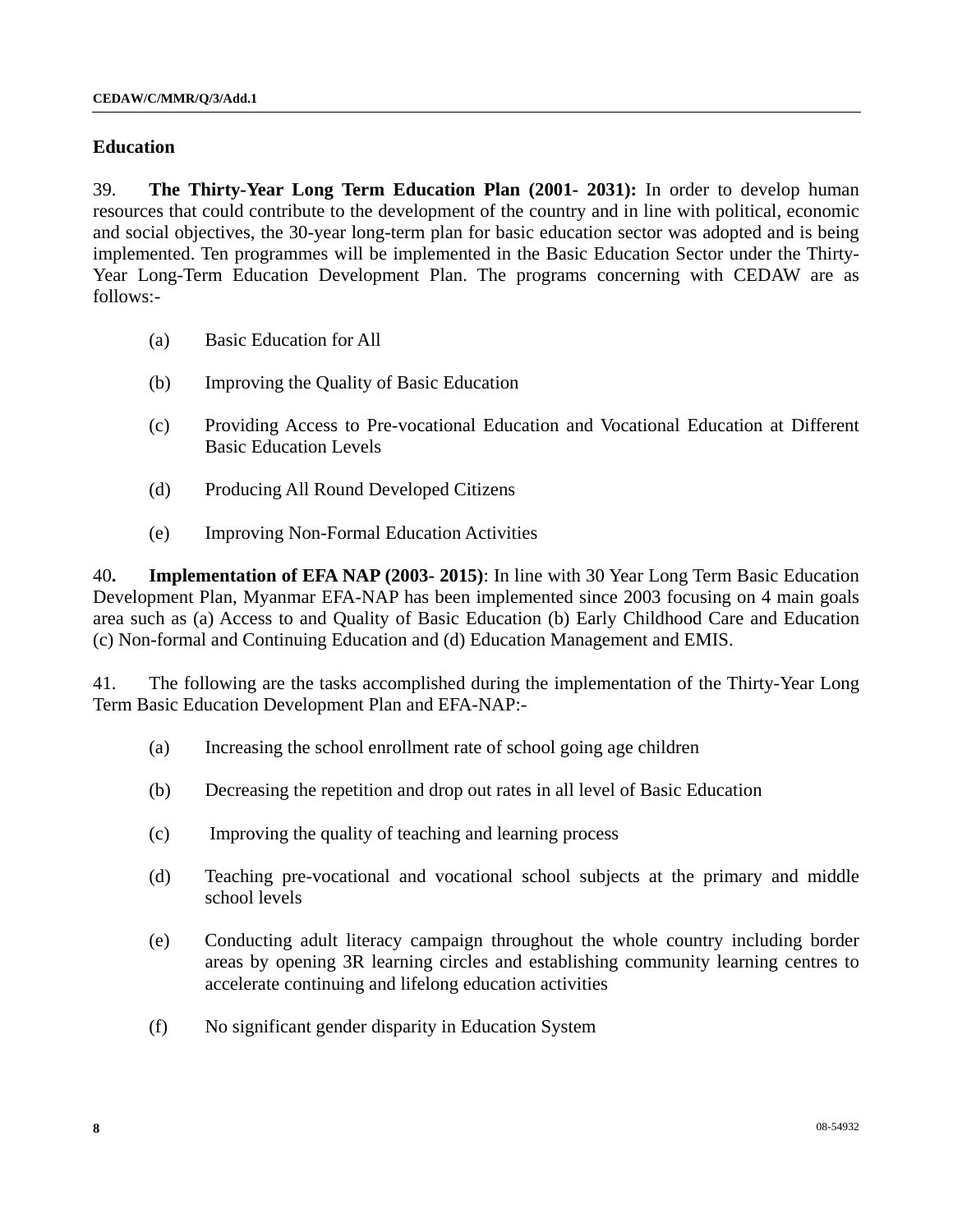42. In order to develop Children aged 3 to 5 Years, the Ministry of Education opened preprimary classes in suitable Basic Education Schools in line with education promotion programme. Up to March 2008, there are 1,724 Basic Education Schools with preprimary classes attended by 36,525 children. The Department of Social Welfare has been established 63 pre-schools since 1955. Up to now, there are 8,110 children are nurtured in these schools. Moreover, the Maternal and Child Welfare Association gives helping hand to working mothers by establishing 1,457 nursery schools and 65,782 children are attended in States and Divisions.

43. In Myanmar society, women have equal right as men. The education system in Myanmar does not discriminate between boys and girls and treat them equally. In the basic education system, 81 percent of teachers are women, therefore, they are taking major roles in basic education sector. The number of girls and boys in basic education is almost equal. So, they have equal access to basic education. The number of girls attending the upper secondary level is more than that of boys. According to the literacy rate by gender, there is only a little bit gap between man and woman in Myanmar Society.

The following indicators and data are used to monitor and evaluate to achieve the Goals of CEDAW:-

| N <sub>0</sub> |              | <b>GER</b>  |              |              | <b>NER</b>  |              | <b>Remark</b> |  |
|----------------|--------------|-------------|--------------|--------------|-------------|--------------|---------------|--|
| Level          | <b>Girls</b> | <b>Boys</b> | <b>Total</b> | <b>Girls</b> | <b>Boys</b> | <b>Total</b> |               |  |
|                | Primary      | 88.3        | 89.3         | 88.8         | 82.1        | 83.0         | 82.5          |  |
| $\bigcap$      | Middle       | 45.2        | 46.9         | 46.0         | 42.0        | 43.6         | 42.8          |  |
| $\bigcirc$     | High         | 30.3        | 27.6         | 28.9         | 28.2        |              | 26.9          |  |

## **(a) Gross Enrolment Rate and Net Enrolment Rate (2006-07)**

#### **(b) Retention Rate (2006-07)**

| N <sub>0</sub> |         | <b>RR</b>    | <b>Remark</b> |              |  |
|----------------|---------|--------------|---------------|--------------|--|
|                | Level   | <b>Girls</b> | <b>Boys</b>   | <b>Total</b> |  |
|                | Primary | 67.1         | 67.8          | 67.4         |  |
|                | Middle  | 78.8         | 75.1          | 76.9         |  |
|                | High    | 99.6         | 95.1          | 97.3         |  |

#### **(c) Transition Rate (2005-06)**

| N <sub>0</sub> | <b>Level</b>      | TR           | <b>Remark</b> |              |  |
|----------------|-------------------|--------------|---------------|--------------|--|
|                |                   | <b>Girls</b> | <b>Boys</b>   | <b>Total</b> |  |
|                | Primary to Middle |              |               | 72 2         |  |
|                | Middle to High    | 95.6         | 88.           | Q2           |  |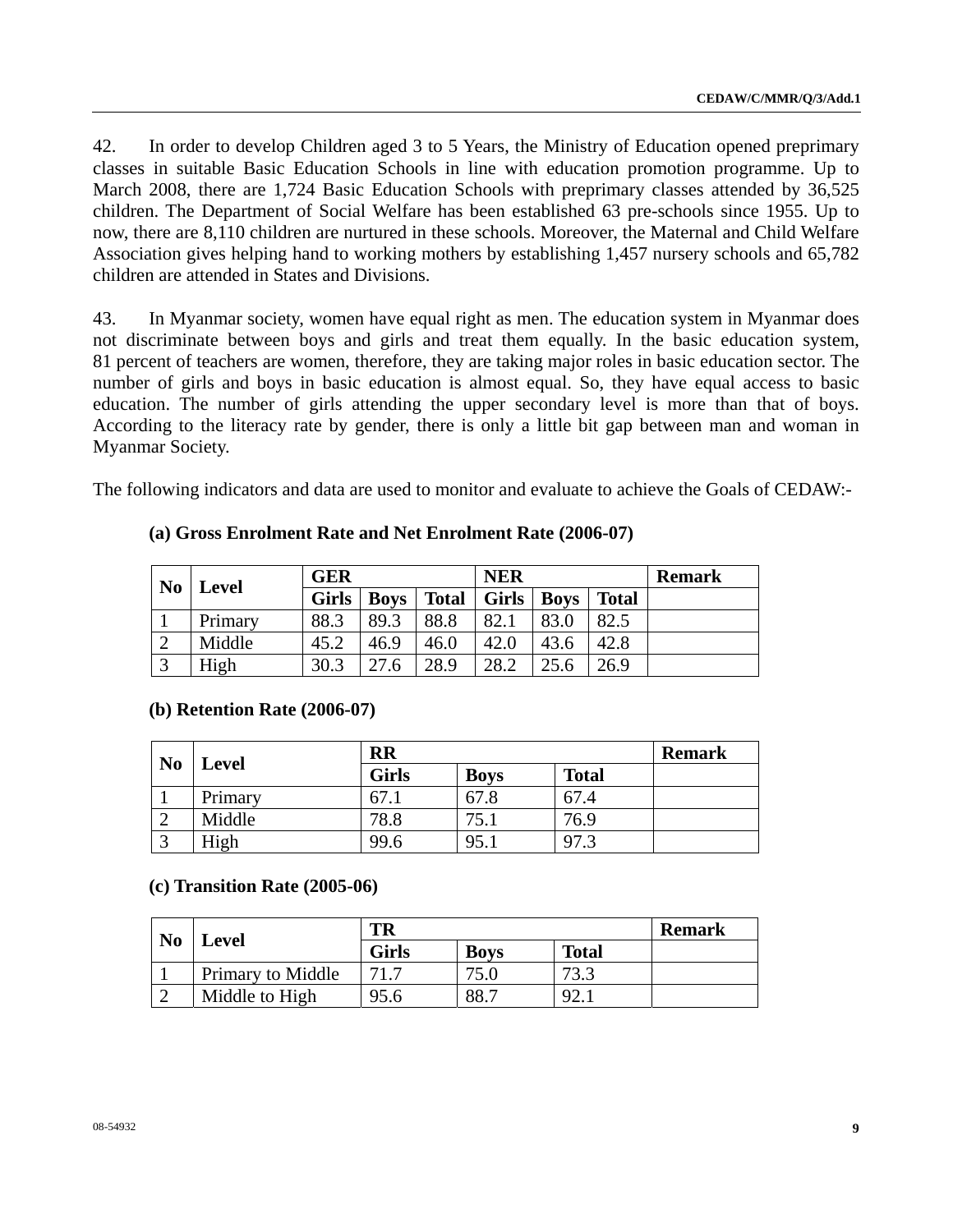44. There is no gender disparity in education program in Myanmar. In Basic Education Sector, there are 33 747 Schools in 1987-88 Fiscal Year (FY), however, in 2007-08 (FY), the number of schools is increased to 40 553. The percentage of increase is 20.17 per cent. Similarly, 5.23 Million students in 1987-88 FY is also increased to 7.96 Million in 2007-08 FY. In the Higher Education Sector, there were only 32 Universities and Colleges with the 134,000 students in 1988. The number of Universities and Colleges is increased to 158 attending by over 5,520,000 students in 2007-08. As there is no discrimination due to gender in education system in Myanmar, it is not necessary to allocate budget related only to women or girls. By equal ratio of boys and girls, it can be seen that budget for girls is half of the whole basic education budget. By increasing budget allocated to education sector, year by year and by more opening of the schools, colleges and universities, the students in basic education sector as well as higher education sector have more access to education.

45. The Higher Education sub-sector of the Ministry of Education is implementing plan for uplift of the quality of education and the development of human resource. Faculty and administrators are assigned and students are selected to attend courses based entirely on qualification and not on gender. The following table shows the number of administrative staff, faculty and students in the higher education sector according to gender.

| Sir.No       | <b>Staff/Faculty/Student</b> | <b>Number</b> |               | <b>Percentage</b> |                                          |
|--------------|------------------------------|---------------|---------------|-------------------|------------------------------------------|
|              |                              | <b>Male</b>   | <b>Female</b> | <b>Male</b>       | <b>Female</b><br>65.14<br>82.38<br>58.75 |
|              | Administrative Staff         | 3428          | 6405          | 34.86             |                                          |
|              | Faculty                      | 1901          | 8890          | 17.62             |                                          |
|              | Student                      | 205038        | 292032        | 41.25             |                                          |
| <b>Total</b> |                              | 210367        | 307327        | 40.64             | 59.36                                    |

## **Health**

46. The Myanmar Maternal and Child Welfare Association is all volunteered social organization. There are 64 central council members and 28 staff at the Headquarters. The Association has branches in all 325 townships throughout the country. Altogether 21,059 branches and 9,938,702 members. The members who have expertise in various fields voluntarily participate in the activities of the Association in health, education, economic and social sectors. It has its own independent fund which collects mainly from well-wishers, membership fees and income from its small business.

47. The health system had focused only on the conventional maternal, newborn and child care before 1988. After that period with the adoption of comprehensive reproductive health care in life cycle approach with emphasis on safe motherhood by ICPD (Cairo. 1994), Myanmar also disseminated the comprehensive reproductive health care into the conventional maternal and child health care programme. In accordance with the draft National Population Policy, birth spacing activities had been integrated into the family health care programme. The country has also tried to make considerable efforts especially through promotion of overall reproductive health with the aim of reduction of newborn, infant, child and maternal mortality. Myanmar Reproductive Health Policy was formulated in 2002 and approved by the Ministry of Health in 2003 aiming to attain a better quality of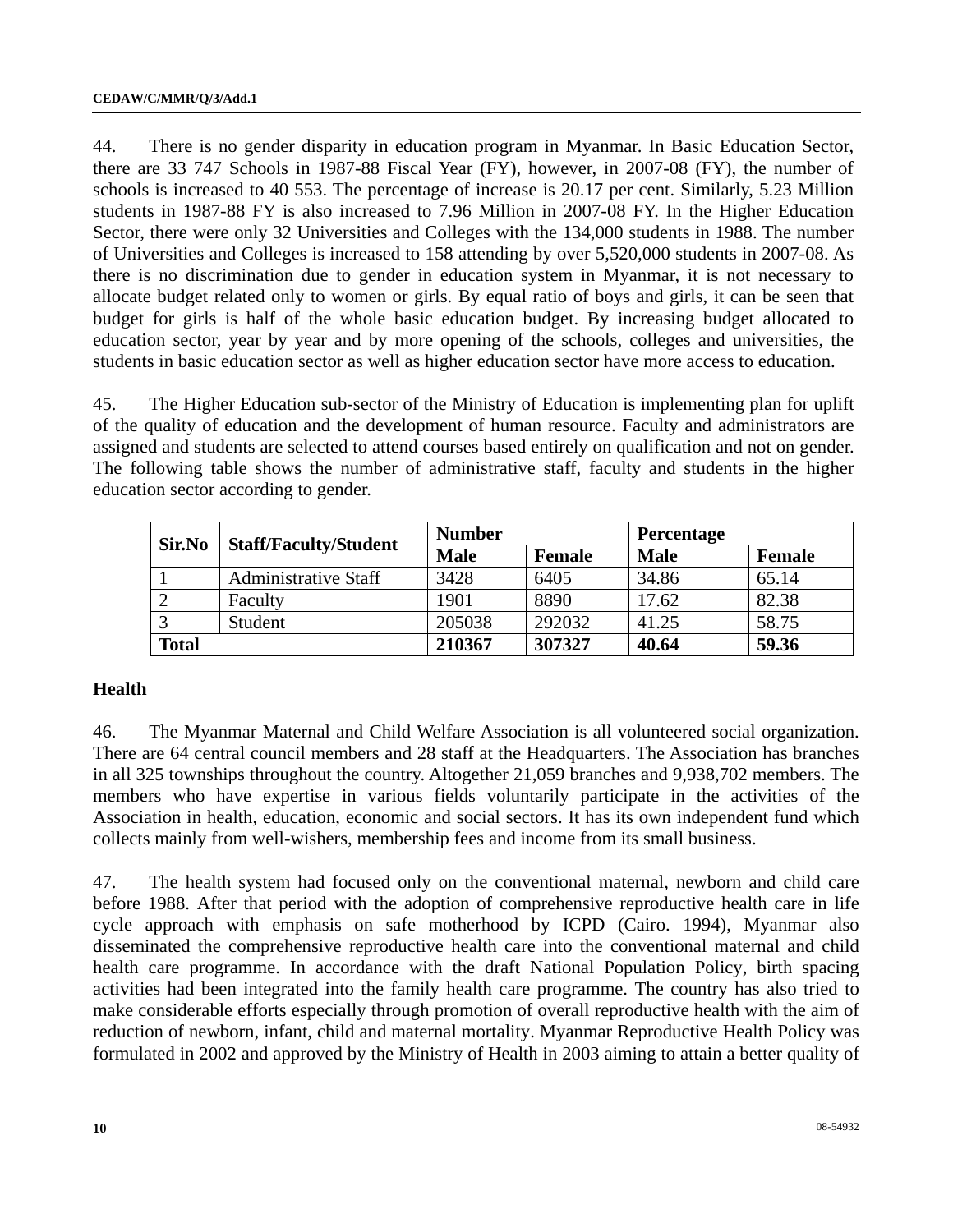life by improving reproductive health status of women and men, including adolescents through effective and appropriate reproductive health programmes undertaken in a life cycle approach.

- 48. Myanmar Reproductive Health Policy has been formulated as follows:
	- (a) Political commitment should be sustained to improve reproductive health status in accordance with the National Health Policy and to mulgate rules, regulations and laws on reproductive health.
	- (b) Reproductive health care services and activities should be in conformity with National Population Policy.
	- (c) Full respect for laws and religion, ethical and cultural values must be ensured in the implementation of reproductive health services.
	- (d) The concept of integrated reproductive health care must be introduced to existing health services and programmes. Quality reproductive health care must be provided in integrated packages at all levels of the public and private health care systems.
	- (e) Effective partnerships must be strengthened among and between governmental departments, non-governmental organizations and the private sector in providing reproductive health.
	- (f) Reproductive health services must be accessible, acceptable and affordable to all women and men specially underserved groups including adolescents and elderly people.
	- (g) Effective referral systems must be developed among and between different levels of services.
	- (h) The development of appropriate information, education and communication material must be strengthened and disseminated down to the grassroots level to enhance community awareness and participation.
	- (i) Appropriate and effective traditional medicines and socio-cultural practices beneficial for reproductive health must be identified and promoted.
	- (j) Adequate resources must be ensured for sustainability of reproductive health programmes.

49. Significant progress in the health status of children has been found all over the country including far and remote border areas, after introducing UCI, CDD,ARI and other relevant programmes with substantial assistance from various agencies. Performance status and its impact, which have been carried out in order to improve health status of mothers and children are significant. It was recommended that the reduction of maternal mortality ratio is the result of improvement in antenatal care, such as delivery by skilled attendants, effective health education, counselling and efficient birth spacing service provision to all eligible couples.

50. Myanmar is also driving to achieve the Millennium Development Goals (MDGs), global targets 4 and 5 in maternal and child health with efforts to achieve in time. Approximately, 1.3 million women give birth each year in Myanmar, thus, intensive efforts have been put to improve maternal and newborn health (MNH) services through various activities, especially focused on safe motherhood. While increasing the recruitment of more midwives in the health system, trainings for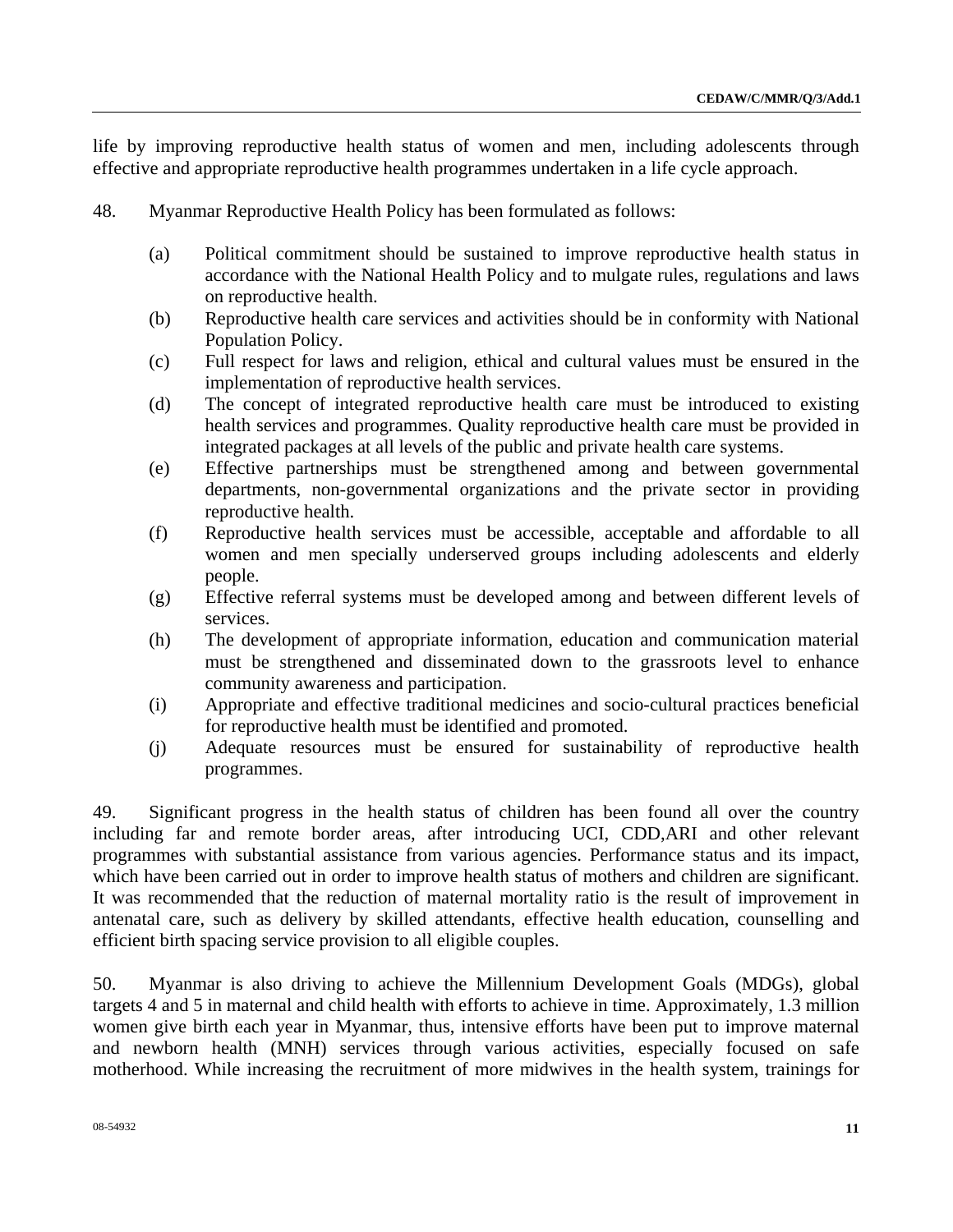skilled birth attendants are also carried out by capacity building of Auxiliary Midwife (AMWs) in their midwifery skill in order to have at least one skilled birth attendant in each village. Now, the ratio of midwifery skilled providers (including AMW) to village is 1:2. In addition, clean delivery kits are supplied to pregnant mothers during their antenatal visit to health centers or during home visits of midwives. For the provision of skilled care at every childbirth, MOH has been striving for the provision of a continuum of care to pregnant mothers which include good- quality midwifery care and first level of health care for the family at health post.

51. In Myanmar, the Ministry of Health ranks abortion as the ninth most important health problem (Ministry of Health, 1998) and the third leading cause of morbidity (Ministry of Health, 1993). According to the "Nationwide Cause-specific Maternal Mortality Survey", carried out by the Department of Health in 2004-2005, death due to abortion-related complication was 9.86 per cent of all maternal deaths. Complications following induced and spontaneous abortion are responsible for up to 60.0 per cent of obstetric deaths recorded in hospital studies (Ba-Thike 1997). The National Population Policy (1993) emphasizes to improve health status of women and children by ensuring the availability and accessibility of birth-spacing services to all couples voluntarily seeking such services. In Myanmar, birth spacing programme has been started since 1991, providing through communitybased distribution system.

52. According to the ''Nationwide Cause- specific Maternal Mortality Survey" carried out by the Department of Health in 2004-2005, maternal mortality ratio was estimated at 316 per 100,000 live births at the national level and 89 per cent of all maternal deaths were reported from rural areas. The main causes of maternal deaths are shown in the following table.

| N <sub>o</sub> | Cause of death                 | Urban<br>(% ) | Rural $(\%)$ | Union $(\%)$ |
|----------------|--------------------------------|---------------|--------------|--------------|
| 1              | Post-partum haemorrhage (PPH)  | 50            | 28.57        | 30.98        |
| $\overline{2}$ | Eclampsia                      |               | 12.71        | 11.27        |
| 3              | Abortion related complications | 12.5          | 9.52         | 9.86         |
| $\overline{4}$ | <b>Puerperal Sepsis</b>        |               | 7.94         | 7.04         |
| 5              | Hypertensive disorders         |               | 6.35         | 5.63         |
| 6              | Prolonged/Obstructed labour    |               | 9.51         | 8.46         |
| 7              | Ante partum haemorrhage (APH)  | 25            | 1.59         | 4.23         |

Maternal death by cause and by urban- rural residence (Per cent)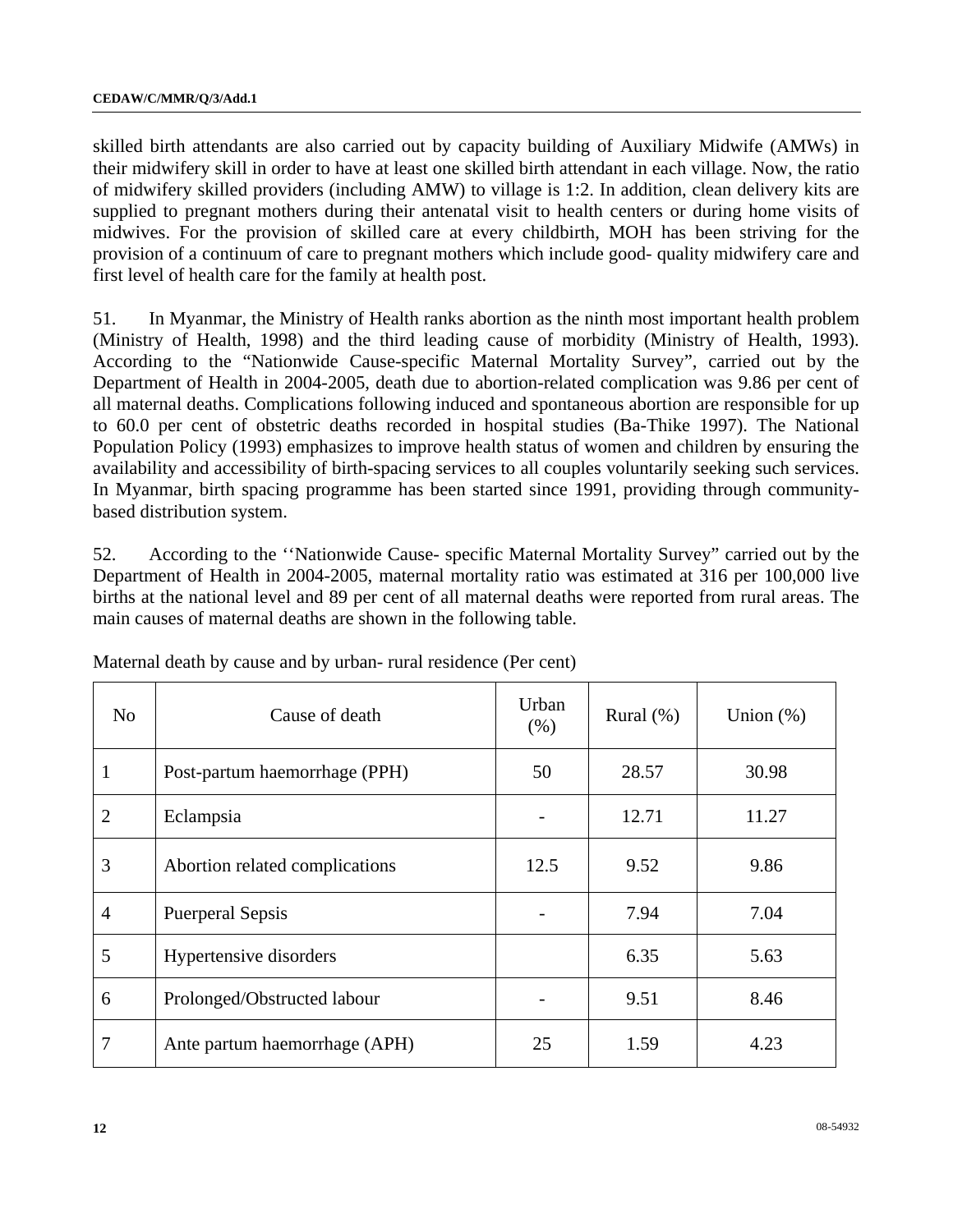| 8           | Ruptured uterus | 4.76                     | 4.23  | 4.23  |
|-------------|-----------------|--------------------------|-------|-------|
| $\mathbf Q$ | Embolism        | $\overline{\phantom{a}}$ | 1.59  | 1.41  |
| 10          | Indirect causes | 12.5                     | 17.46 | 16.90 |

Maternal Mortality Ratio by maternal age

| N <sub>o</sub> | Age (years)  | Maternal<br>deaths | Live Births | MMR per 100,000 LB |
|----------------|--------------|--------------------|-------------|--------------------|
| $\mathbf{1}$   | $15-19$      | 3                  | 1007        | 297.91             |
| $\overline{2}$ | $20 - 24$    | 10                 | 5091        | 196.43             |
| 3              | $25-29$      | 13                 | 6414        | 202.68             |
| $\overline{4}$ | $30 - 34$    | 14                 | 5267        | 265.81             |
| 5              | 45-49        | $\overline{2}$     | 217         | 921.66             |
|                | <b>TOTAL</b> | 71                 | 22478       | 315.86             |

53. According to the "Overall and Cause-specific Under-Five Mortality Survey", carried out by DOH in 2003, infant mortality rate was estimated at 49.7 per 1000 live births at the national level. The main causes of infant deaths and infant mortality rate are found to be as follows:

**(a)** Infant Mortality Rate by cause and by age

| N <sub>0</sub> | <b>Cause of death</b>   | Age $(<6$ Month $)(\%)$ | Age $(6-11$ Months)<br>(9/0) |
|----------------|-------------------------|-------------------------|------------------------------|
| 1              | <b>ARI</b>              | 21.76                   | 31.89                        |
| $\overline{2}$ | Septicaemia             | 14.38                   | 2.89                         |
| 3              | <b>Brain Infections</b> | 12.78                   | 14.49                        |
| 4              | Prematurity/LBW         | 11.85                   | 0.00                         |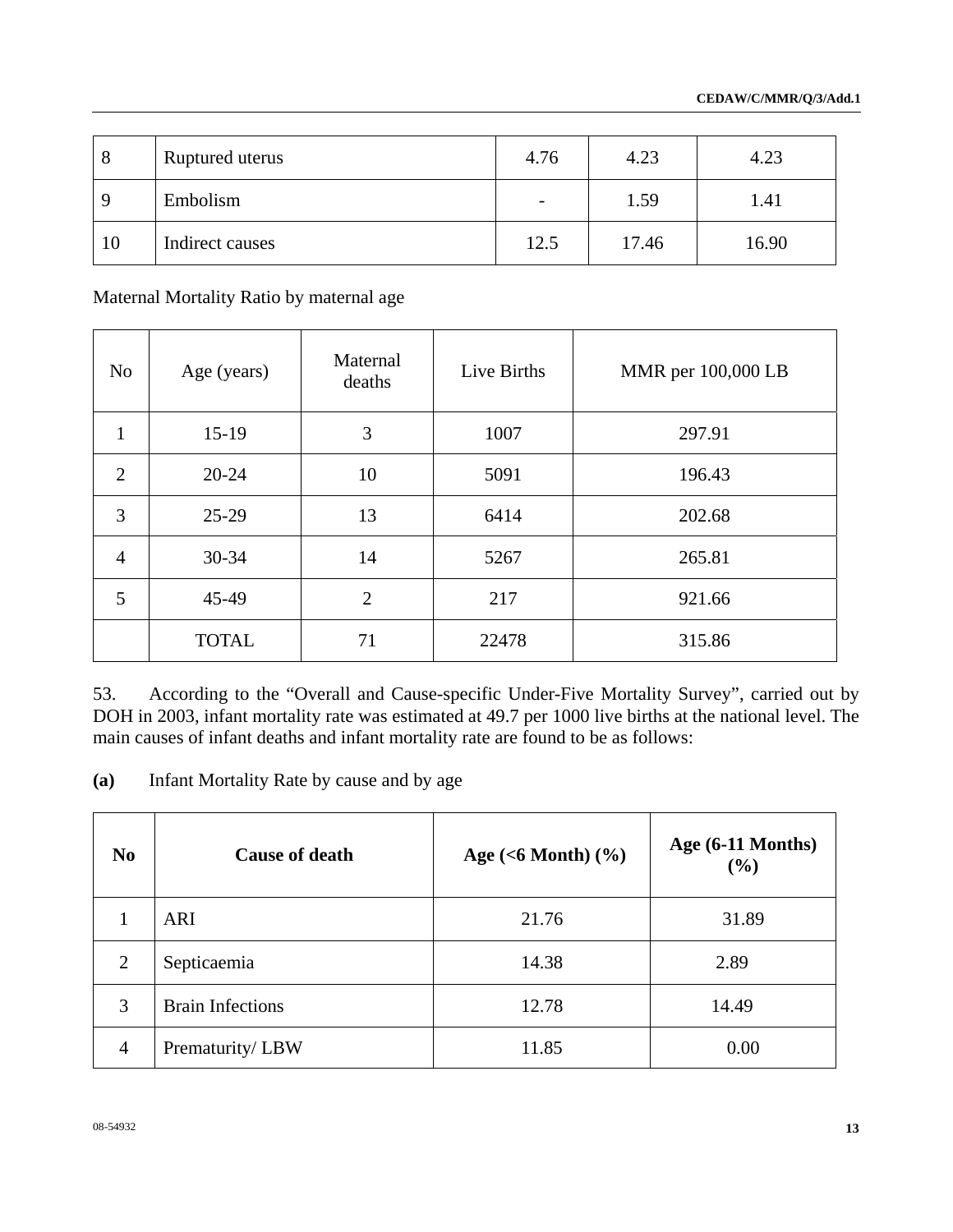| 5  | Beri Beri                 | 8.58  | 1.45  |
|----|---------------------------|-------|-------|
| 6  | Diarrhoea                 | 5.78  | 26.09 |
| 7  | Malaria                   | 2.39  | 8.69  |
| 8  | <b>Congenital Anomaly</b> | 1.79  | 0.00  |
| 9  | <b>Accident Poisoning</b> | 0.00  | 1.45  |
| 10 |                           | 20.96 | 13.05 |

(b) Distribution of Infant Mortality Rate by sex

| <b>Sex</b> | Male $(\% )$ | Female $(\% )$ | <b>Total</b> |
|------------|--------------|----------------|--------------|
|            | 52.96        | 47.04          | 100          |

#### **National AIDS Programme**

54. National AIDS Programme has been implemented since 1989 under the guidance of the Ministry of Health. Since then, a planned national response was started and relevant Ministries, United Nations organizations, international and local non-governmental organizations and community based organizations have been implementing the five-year National Strategic Plan 2006-2010. The National Plan addresses 13 strategic directions which are most pressing needs of populations at greater risk and enhancement of the capacity of health systems.

55. AIDS is the disease of national concern and one of the most priority diseases in Myanmar. With this concern, the National AIDS Programme has initiated and led the national response to HIV and AIDS through implementation of 10 major HIV/AIDS prevention and care activities. The 100 per cent targeted condom promotion programme has being implemented for high risk populations since 2001 and has covered 170 townships. In line with Universal Access Approach, a total of 273,000 clients received counseling at 289 VCCT Centers during 2006.

56. PMCT services have been provided to prevent transmission of HIV to infants from HIV positive pregnant mothers since 2000 and have covered 115 townships and 38 general hospitals. During 2006, 182,688 pregnant women received pre- test counseling and 99,789 pregnant women agreed to HIV testing. Over 11,000 AIDS patients are being treated with ART therapy out of which 40 per cent are women and also received OI treatment.

57. HIV/AIDS prevention and care services are provided with gender orientation as the priority target groups for such services aimed at women as well as youth. HIV/AIDS awareness raising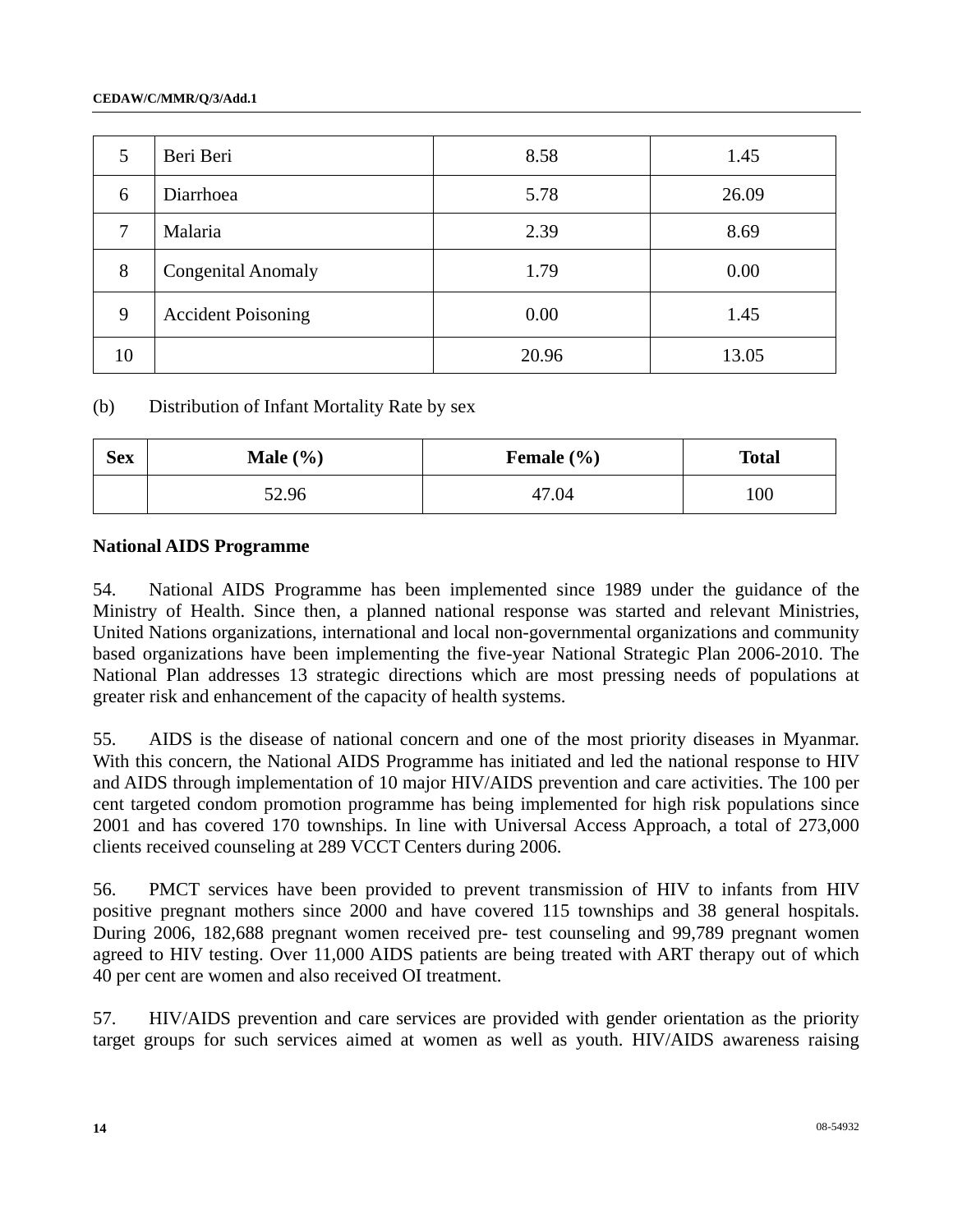programs, life skills programs, reproductive health programmes for men and women of reproductive age are being implemented with various stake holders.

58. According to the three-ones principles, the National AIDS Programme is taking lead in the monitoring and evaluation system of national response. Standardizing the national indicators and prioritizing the target population and geographic areas are set up in accord with all stakeholders. The results of the national response are described in disaggregated figures on gender.

59. Based on the HIV/AIDS projection and demographic impact analysis workshop conducted in August 2007 using latest methodology developed by WHO and UNAIDS Geneva, it was noted that adult HIV prevalence in Myanmar reduced from 0.94 per cent in 2000 to 0.67 per cent in 2007. This figure is supported by the prevalence of sentinel groups from HIV sentinel surveillance survey which is conducted by the National AIDS Programme annually and represented for 34 townships.

60. The prevalence of syphilis testing among primigravida and multipara women declined from 3 per cent in 1993 to 1.8 per cent in 2006 and from 5 per cent in 1993 to 2 per cent in 2006 respectively.

61. The following table shown the annual budget of Health Sector in Ministry of Health and other Ministries for the fiscal year 2000-2001 up to 2008-2009.

| Fiscal year | Current | Capital | Total   |
|-------------|---------|---------|---------|
|             | 2       | 3       | $2+3=4$ |
| 2000-2001   | 5064.0  | 2624.2  | 7688.2  |
| 2001-2002   | 5684.9  | 3527.6  | 9212.5  |
| 2002-2003   | 7770.1  | 12111.0 | 19881.1 |
| 2003-2004   | 10203.4 | 10005.4 | 20208.8 |
| 2004-2005   | 15427.6 | 12142.5 | 27570.1 |
| 2005-2006   | 15051.7 | 8037.1  | 23088.8 |
| 2006-2007   | 35914.0 | 10717.0 | 46631.0 |
| 2007-2008   | 37949.0 | 10540.0 | 48489.0 |
| 2008-2009   | 40651.0 | 8868.0  | 49519.0 |

(Kyats in millions)

62. Women have no right to terminate pregnancy resulting from sexual violence. The Penal Code Section 312: Whoever voluntarily causes a woman with child to miscarry shall, if such miscarriage be not caused in good faith for the purpose of saving the life of the woman, be punished with imprisonment of either description for a term which may extend to three years, or with fine, or with both; and, if the woman be quick with child, shall be punished with imprisonment of either description for a term which may extend to seven years, and shall also be liable to fine. A woman who causes herself to miscarry is within the meaning of this section.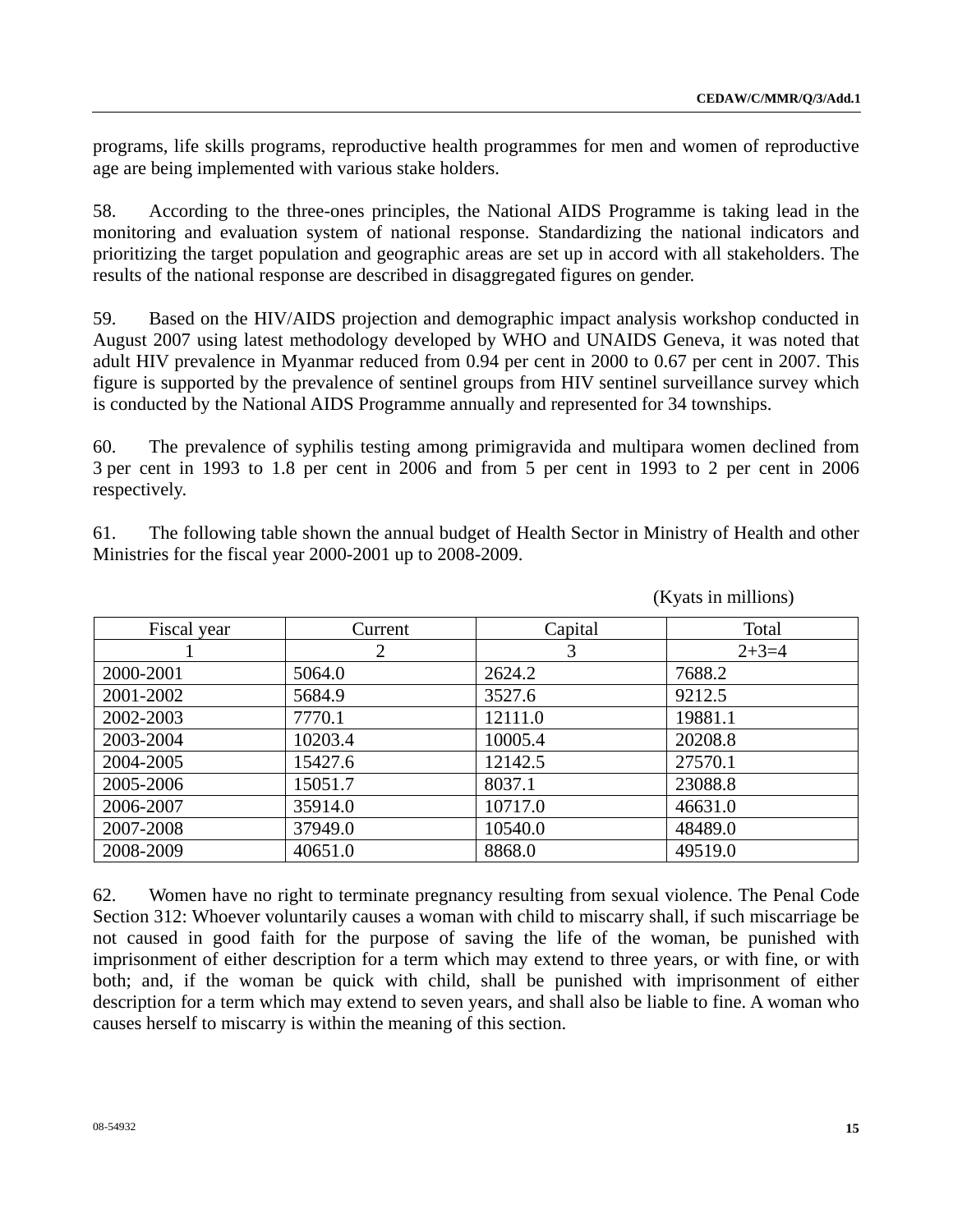#### **Employment, rural women, access to property and poverty (No correction)**

63. Myanmar has been a member of ILO since 18 May 1948. It is a party to 19 ILO Conventions, including Forced Labor Convention No. 29. The Ministry of Home Affairs issued the Notification No. 1/99 on 14 May 1999 which amented some provisions of the 1907 Towns Act and Village Act and the Additional Decree on 27 October 2000. These Notification and Decree cover not only the Ministries concerned, but also police, military personnel, and local authorities. These Notification and Decrees were printed in ethnic languages and distributed in 63,000 towns and villages. Awareness raising talks were conducted to 263, 427 from 16,482 villages and wards, 66 districts and 325 townships in all States and Divisions. Legal actions were taken against the chairpersons of Village Peace and Development Council who violated the Notification and instruction according to Section 374 of the Penal Code.

64. The MoU between Myanmar and ILO was initiated on 19 March 2002 in Geneva. Since then, the appointment of and ILO Liaison Officer has been accepted by Myanmar government on 26 February 2007, Geneva based Permanent Representative of Myanmar and a responsible person from ILO signed a Supplementary Understanding which aims for the development of a mechanism to handle complaints concerning forced labor. The Deputy Minister for Labor and the Executive-Director of the ILO signed the extension of the Supplementary Understanding for one year on 26 February 2008 in Yangon.

65. Concerning social protection, social insurance policies of the Social Security Scheme have been implemented. The Social Security Act was enacted in 1954 and has been implemented in 108 townships in 13 States and Divisions.

66. The Social Security Scheme has been implemented under the Social Insurance System, General Insurance and Occupational injuries Insurance. Sickness, Maternity, and Death Occupational cases are under General Insurance and Occupational accidents, Occupational diseases are under Occupational Insurance and Occupational accidents & Occupational disease are under Occupational injuries. Insurance, 4 per cent of the salary is collected for insurance, of which ratio of contributions paid by employers and employees are 2: 5 and 1: 5 of the insured wages.

67. State contributions are paid by the Government if there is any deficit. Monthly premium is equivalent to 4 per cent of the monthly wages of the employee.

68. One per cent of the insured wages is paid by employer in occupational injury contributions and cash benefits. There are two main types of benefits: Direct Free Medical Care and Cash Benefits.

69. Direct free Medical Care covers all insured persons. Its objectives are to maintain, restore and improve the health of insured person. There are altogether 250 officers and 2,396 office staffs serving in the Headquarters, and 79 local offices. The patients are admitted to 95 Social Security Board dispensaries, Yangon Worker's Hospital (250-bedded), Mandalay Worker's Hospital (150-bedded) and Tuberculosis Hospital (100-bedded) respectively.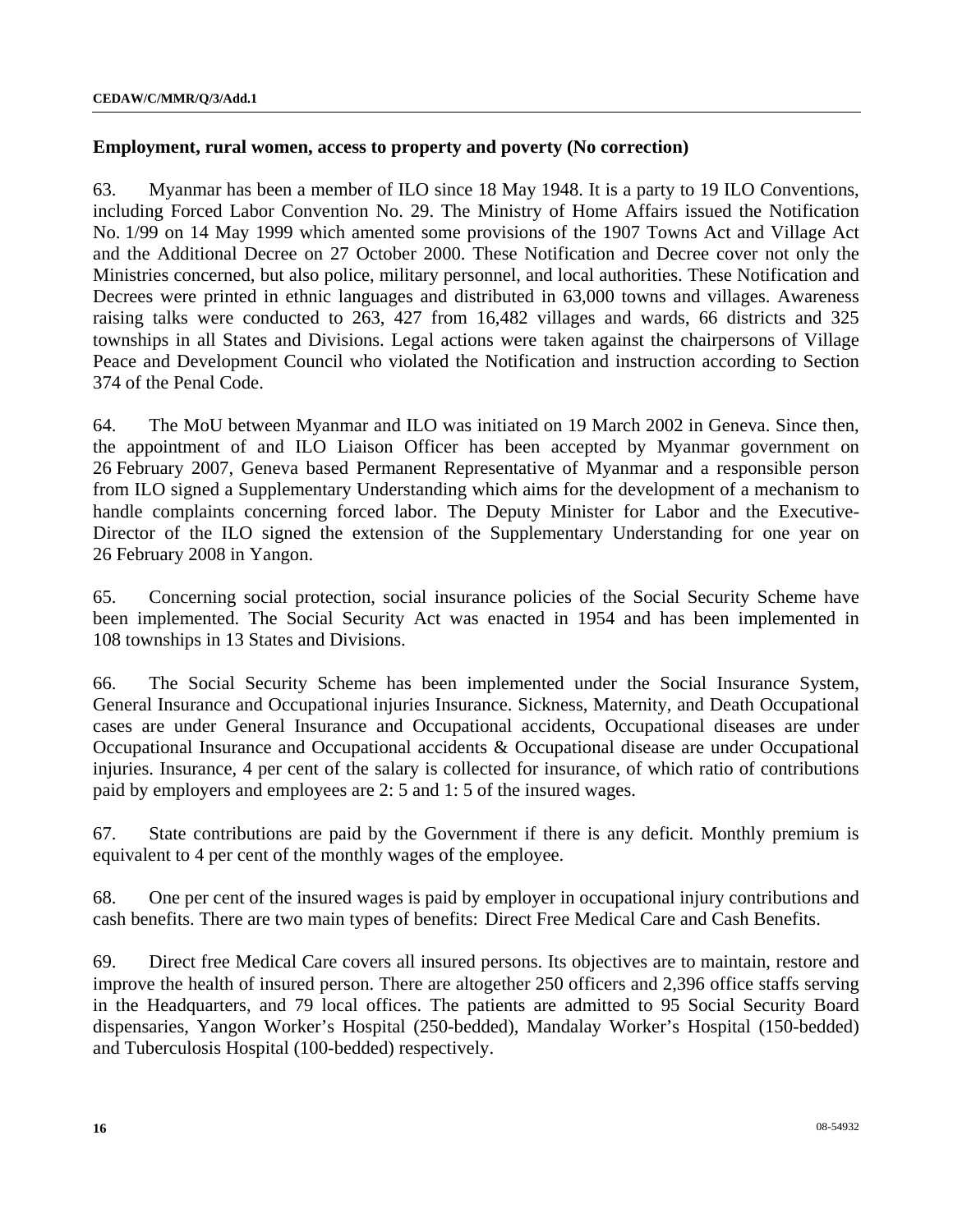70. Medical Care Provisions include ambulatory care**,** antenatal, confinement and postnatal care**,**  specialist consultation**,** hospitalization**, s**upply of pharmaceuticals and instruments**,** supply of prosthesis and orthopedics appliances**,** preventive measures and mass vaccination**,** various types of medical boards**,** medical education.

- 71. There are six types of cash benefits
	- (a) *Sickness Cash Benefit* provides 17 weeks of contribution in last 26 weeks immediately preceding the start of his incapacity.
	- (b) *Maternity Cash Benefit* covers 26 weeks of contributions in last 52 weeks before confinement and 2/3 of the rate of salary for six weeks.
	- (c) *Funeral Grant* is 40,000 kyats to the family members of a deceased insured worker who had paid contributions in kyats. US\$ 200 granted contributions is in foreign currencies.
	- (d) *Temporary Disability Benefit* covers 2/3 of earnings, according to its insurance policy for up to 52 weeks.
	- (e) *Permanent Disability Pension* shall be granted to insured persons who have suffered partial loss of capacity which is likely to be permanent. A supplement of 25 per cent of the pension shall be added to the pension if he or she requires the constant attendance of another person.
	- (f) *Survivor's Pension* Monthly survivor's pension in case of death of insured workers due to employment accident is payable to their widows until they die or remarry and payable to their children under age 13 or 16 if they continue studying. It is payable to dependant relatives if there is no widow or children.

72. Old Age Pension covers short term benefits such as sickness, maternity and temporary disability benefits and long term benefits like permanent disability pension and survivor's pension provided to insured workers.

73. There is a future plan to extend the scheme to cover more areas with the intention to cover the whole working population of the country and to introduce new benefits like old age pension, invalidity pension and unemployment benefit for insured workers in Myanmar.

74. The Union of Myanmar, Ministry of Labour, Department of labour law and inspection signed MoU on the establishment of the ASEAN Occupational Safety and Health Network in August 2000 to collaborate among ASEAN countries for the safety of working environment and health matter.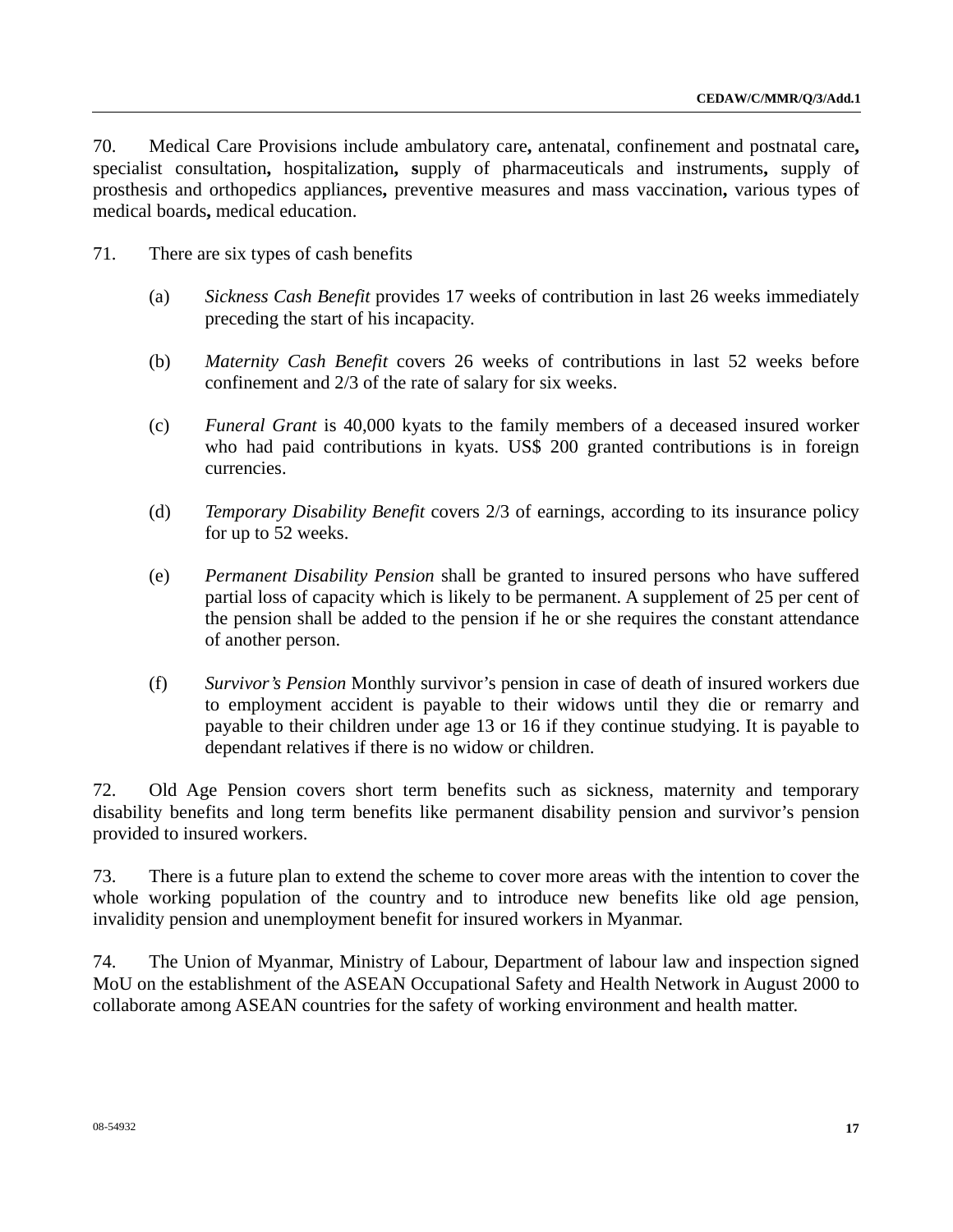75. As a party to the MoU, Myanmar has made efforts on exchange of information, training, research, sensitization inspection of norms and standard of factories based upon its own human resources, financial resources and technical know how.

76. Pamphlets on Labour law, pamphlets on do's and don'ts in factories and workplace, safety posters are distributed in factories and workplace. Awareness raising program are being broadcastion TV and radio occasionally.

77. In the training sector, male and female workers were trained to get awareness on vast accident which can happen because of fire broke out and leak of chemical elements at the gas factories, oil refineries and chemical factories by opening preventive training.

78. After 1988, Myanmar transformed its centralized economic system into market-oriented economic system. In Private sector, numbers of factories and workplace have increased with internal and external investment. Myanmar industrialized development committee was able to establish 18 industrial zones all over the country.

79. There is a plan to conduct training for male and female engineers and supervisors who are working at saw mills, engineered factories and chemical factories to perform their duties as safetyness in charge in the respective factories. The training program on safetyness and healthy environment of workplaces and factories are being carried out since 1999. Awareness raising programme for smalland medium-scale factory owners will be carried out to improve knowledge on safetyness of the workplaces and worker. Myanmar attended the workshop on Inspection Policy for Workplaces Safety and Healthy at Singapore. Myanmar Labour Law and Inspection Department has distributed knowledge on inspection policy which gained from workshop to the factories for the safetyness and health for the factories.

80. The inspectors of work places examine and supervise the factories and workplaces every year, giving priority to the dangerous workplaces and factories for the safety from danger, health and wellbeing of the workers. The inspectors investigate why accident happen at the factories and workplaces and instruct the factory owner not to cause the same accident and to provide preventive measures.

81. Male or female inspection officers are holding B.E degree (or) G.T.I Certificate and they were sent to attend the trainings conducted by the ASEAN Occupational safety and Health Network. As a result they also provided lectures in safety and health training programme in Myanmar.

82 The work-force of rural women is significant in Myanmar. They participate in the formal and informal labor sectors as primary school teachers, nurses, midwives, farmers and owners of small business.

83. The Department of Progress of Border Areas and National Races is implementing small scale business such as, food processing, weaving, and training on sericulture and silk weaving and masonry.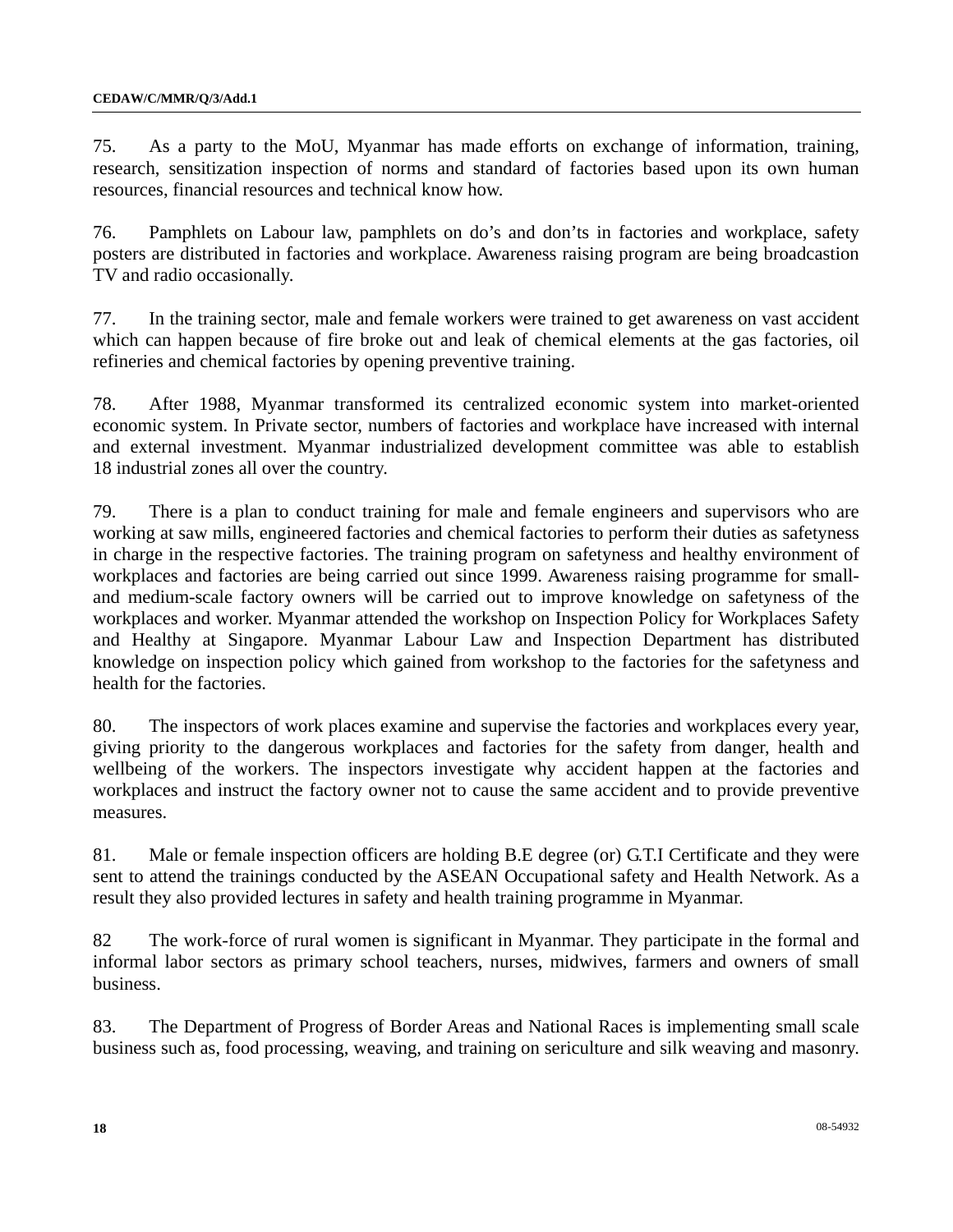These are being conducted in Kachin State, Chin State, Kayin State, Rakhine State and Mon State for the income generation of local women.

84. In the rural areas of Kokang Region, small scale business of sewing, making bags and slippers are created. Measures are being undertaken to open the Vocational Training Schools for Domestic Sciences for Women in Myaingyigu and Htokawkoe, Kayin State in the 2008-2009 fiscal year for the income generation of local women.

85. The MWAF has implemented micro-financing program in order to alleviate poverty in rural area. A total of kyats 102 million has been provided to 7,957 rural women as non-profit loan.

86. The 30-year Master Plan for Development of Border Areas and National Races (from 2001- 2002 fiscal years to 2030-2031 fiscal year) has been formulated and implemented. It consists of roads/bridges construction sector, energy sector, communication sector, education sector, health sector, public relations sector, social welfare sector, agriculture sector, livestock breeding sector, forestry sector, mineral sector, trade sector, co-operative sector, transportation sector and religious affairs sector.

87. Kyats 76,927.56 millions for roads/bridges sector, kyats 24,251 millions and US Dollars (200.85) millions for energy sector, kyats 161.49 millions for communications sector, kyats 1,081.34 millions for education sector, kyats 120.38 millions for health sector, kyats 2,770.89 millions for public relations sector by the expenditure of respective department for social welfare sector, kyats 8,573.9 millions for agriculture sector, kyats 198.494 millions for livestock breeding sector, by the respective Ministry's fund for forestry sector, by the respective Ministry's fund for mineral sector, by the respective Ministry's fund for transportation sector and kyats 2,028 millions for religious affairs sector are estimated to be utilized in the 30 year plan.

88. Two vocational training schools of domestic science for women in Myitkyina and Bamaw will be opened in the second short-term plan from 2006-2007 to 2010-11, in Taunggyi and Pha-an in the third short-term plan from 2011-12 to 2015-2016, in Sittwe and Tamu in the fourth short term plan from 2016-2017 to 2020-2021 and in Khamti and Mintatt in the fifth short-term plan from 2021-2022 to 2025-2026.

89. Moreover, one vocational training school for women in Naga region, one women development centre in Kachin special region No.2 and one women development centre in Kokang special region No.1 will be constructed as social welfare centres.

90. Budget for the 30-year master plan for development of border areas and national races is provided by the relevant Ministries.

91. In order to implement the development measures systematically and efficiently, the Government established the Central Committee for the Development of Border Areas and National Races on 25 May 1989 chaired by the Chairman of the State Peace and Development Council Senior General Than Shwe.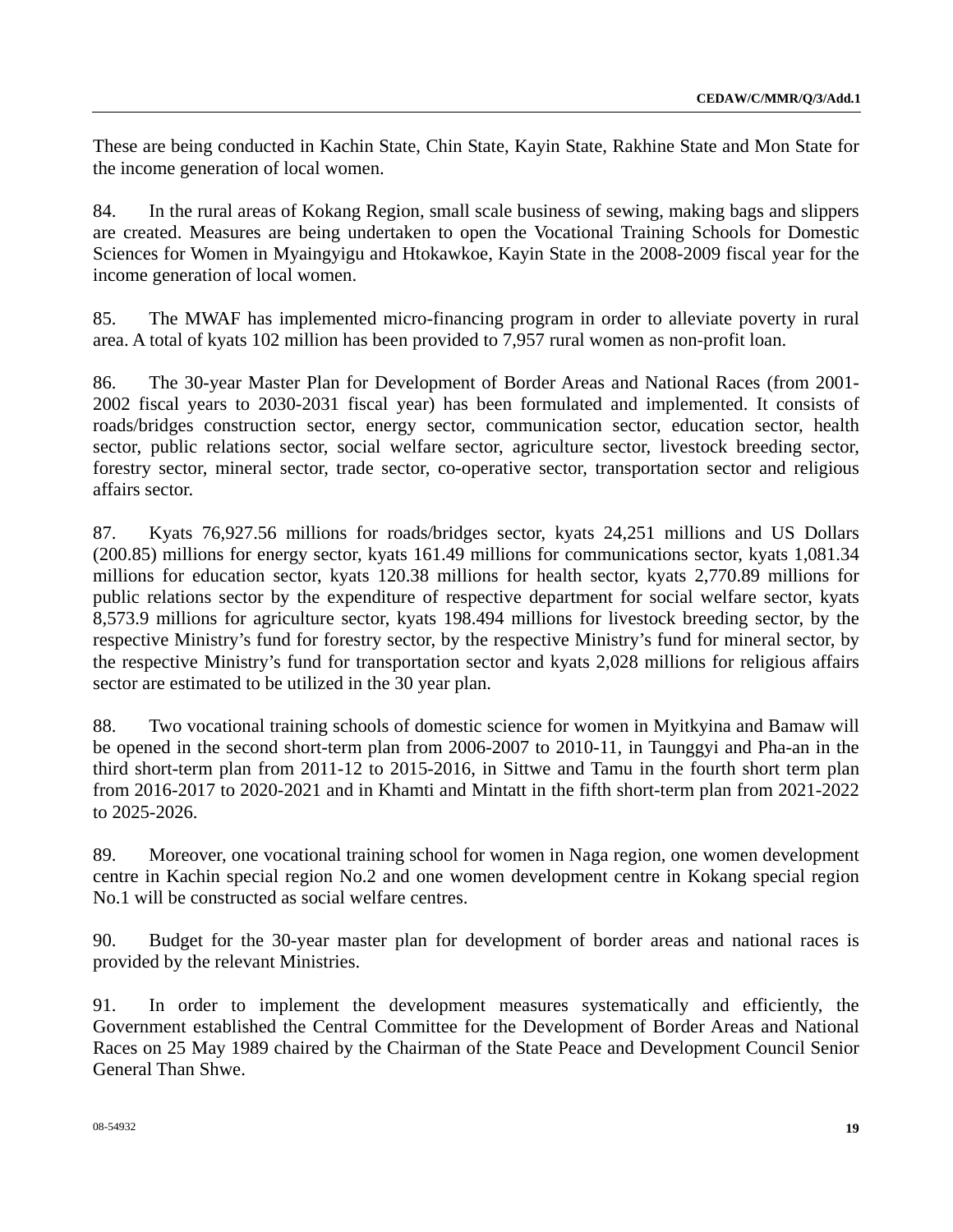- 92. The duties and powers of the Central Committee are as follows:
	- (a) Formulating the policy for implementation of the objectives mentioned in the Development of Border Areas and National Races Law;
	- (b) Confirming giving guidance and causing the implementation of long-term and shortterm master plans drawn up by the Ministry for Progress of Border Areas and National Races and Development Affairs and submitted through the Work Committee for the Development of Border Areas and National Races.
	- (c) Laying down development works for the border areas which should be implemented immediately.
	- (d) Laying down and carrying out measures with a view to preserving the culture, literature and customs of the national races.
	- (e) Laying down and carrying out measures for the maintenance of security and prevalence of law and order and regional peace and tranquility in order to increase the perpetual momentum of the development works at the border areas.
	- (f) Giving decision to determine development areas which should be expanded.

93. The Department of Development Affairs is carrying out the establishment of 4 model villages per township to implement rural development measures and activities which are to be undertaken in this connections are as follow:-

- (a) Construction of 30-feet wide main road in the village.
- (b) Construction of 20-feet wide roads in the village.
- (c) Construction of 30-feet wide village to village connecting roads and making 12-feet wide-along the roads and cultivation of 2 row shady trees outside the canal.
- (d) Construction of sports-ground in the village.
- (e) Renovation of schools, clinics, dispensaries and making the environment green.
- (f) Construction of fly-proof latrines at every household by using local products.
- (g) Making arrangements for getting clean and safe drinking water by using multi sectoral methods.
- (h) Construction and renovation of village hall places for cooking rice, halls for religious purposes and rest houses.
- (i) Fencing houses by using local products.
- (j) Posting and constructing the place for the village market.
- (k) Installation of village lights post.
- (l) Cultivation of shady trees, wind protected trees and small forests(at least 2 acres) and firewood plantations (at least 5 acres).
- (m) Erecting of signboards mentioning the population, household numbers of the village at the enhance of the village.
- (n) Consideration of village cemetery and making it clean.

94. The Central Committee for the Development of Progress of Border Area and National Races and Development Affairs chaired by the Head of State has established 24 special development zones, 18 special development regions and 5 rural development tasks, which are to ensure better and smooth